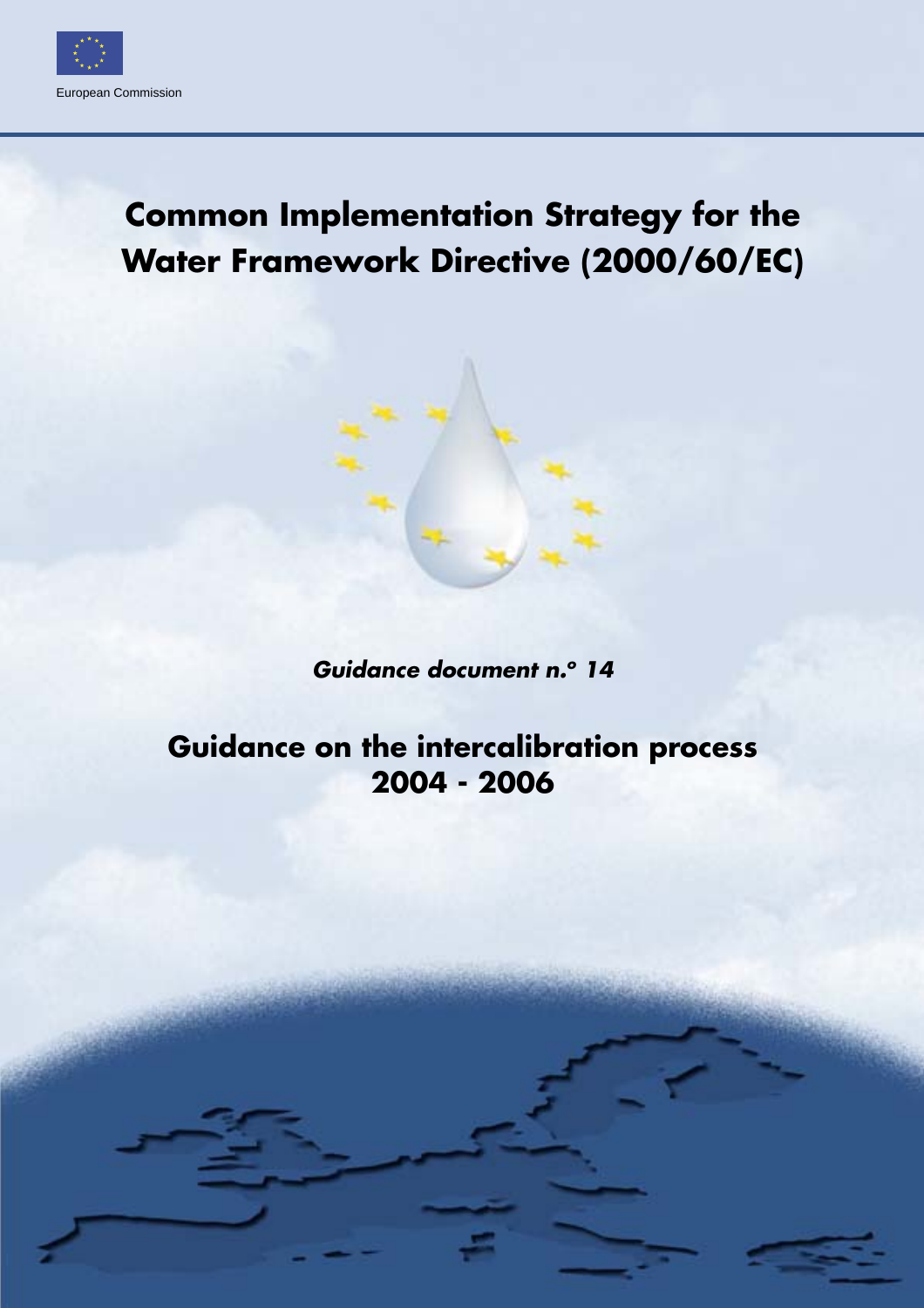

### **COMMON IMPLEMENTATION STRATEGY FOR THE WATER FRAMEWORK DIRECTIVE (2000/60/EC)**

#### **Guidance Document No. 14**

Guidance on the Intercalibration Process 2004-2006

Disclaimer:

This technical document has been developed through a collaborative programme involving the European Commission, all the Member States, the Accession Countries, Norway and other stakeholders and Non-Governmental Organisations. The document should be regarded as presenting an informal consensus position on best practice agreed by all partners. However, the document does not necessarily represent the official, formal position of any of the partners. Hence, the views expressed in the document do not necessarily represent the views of the European Commission.

*Europe Direct is a service to help you find answers to your questions about the European Union*

> **New freephone number: 00 800 6 7 8 9 10 11**

A great deal of additional information on the European Union is available on the Internet. It can be accessed through the Europa server (http://europa.eu.int).

Luxembourg: Office for Official Publications of the European Communities, 2005

ISBN 92-894-9471-9

© European Communities, 2005 Reproduction is authorised provided the source is acknowledged.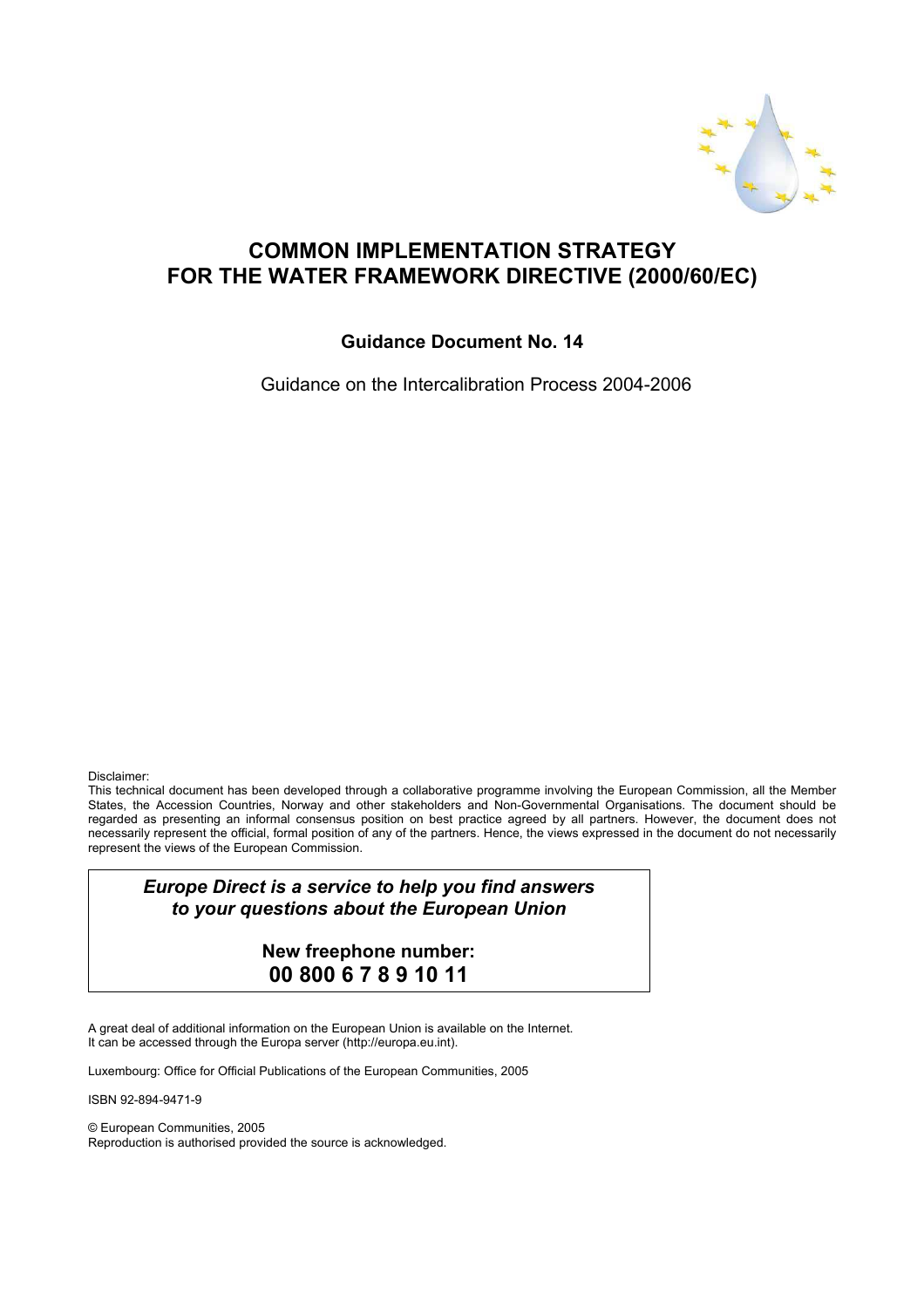### FOREWORD

 $\overline{a}$ 

The Water Directors of the European Union (EU), Acceding Countries, Candidate Countries and EFTA Countries have jointly developed a common strategy for supporting the implementation of the Directive 2000/60/EC, "establishing a framework for Community action in the field of water policy" (the Water Framework Directive). The main aim of this strategy is to allow a coherent and harmonious implementation of the Directive. Focus is on methodological questions related to a common understanding of the technical and scientific implications of the Water Framework Directive.

In November 2002 the Water Directors endorsed the document 'Towards a guidance on establishment of the Intercalibration network and on the process of the Intercalibration exercise' (CIS Guidance Document nr. 6; "Intercalibration Guidance").

The Intercalibration Guidance contains a detailed description of a two-step procedure for the establishment of a network of intercalibration sites in 2002-4. As a first step, water body types, pressures and quality elements were selected to focus the intercalibration. As a second step, Member States and Accession Countries selected sites representing their interpretation of the high-good and the good-moderate class boundaries. For all intercalibration sites, metadata on typology, reference conditions, and biological and physico-chemical monitoring results was provided, together with information on the criteria used for classification. According to the timetable required by the Water Framework Directive (WFD), a draft register of sites for the intercalibration register was established in December 2003, and the final register will be established by December 2004.

The Intercalibration Guidance contains a preliminary description of the process of the intercalibration exercise in 2005-6. This section was not complete, because at the time the guidance was written, it was uncertain to what degree the sites in the intercalibration network would represent an agreed view of the high-good and the good-moderate class boundaries. It was also unclear what data would be available from the sites. A "metadata analysis" was executed to make this information available, and to enable a realistic planning for the intercalibration exercise.

The purpose of the present document is to provide further guidance for the intercalibration process, which started in 2004 and will continue up to the end of 2006, The document is based on the Intercalibration Guidance, taking into account the results of the metadata analysis, ongoing discussions in Working Group A Ecological Status (WG A), and the recommendations of the expert networks on lakes, rivers, and coastal and transitional waters.

The document was edited by Wouter van de Bund (EC-Joint Research Centre), and has been developed between December 2003 and September 2004 by a drafting group consisting of Peter Pollard (UK), Ulrich Irmer (DE), Pierre-Jean Martinez (FR), Jean-Gabriel Wasson (FR), Gisela Ofenboeck (AT), Andrea Buffagni (STAR project), Kari Nygaard (EEA), Jose Ortiz-Casas (ES), Manuel Toro (ES), Anna-Stiina Heiskanen (JRC), and Wouter van de Bund (JRC).

The Water Directors have examined and endorsed this guidance during our informal meeting under the Dutch Presidency in Amsterdam (2/3 December 2004)<sup>1</sup>."

<sup>&</sup>lt;sup>1</sup> "The Water Directors endorsed the intercalibration guidance while taking note that the parts of the text and the annexes which refer to the upcoming Commission decision on the register of sites will need to be updated when the formal decision is taken"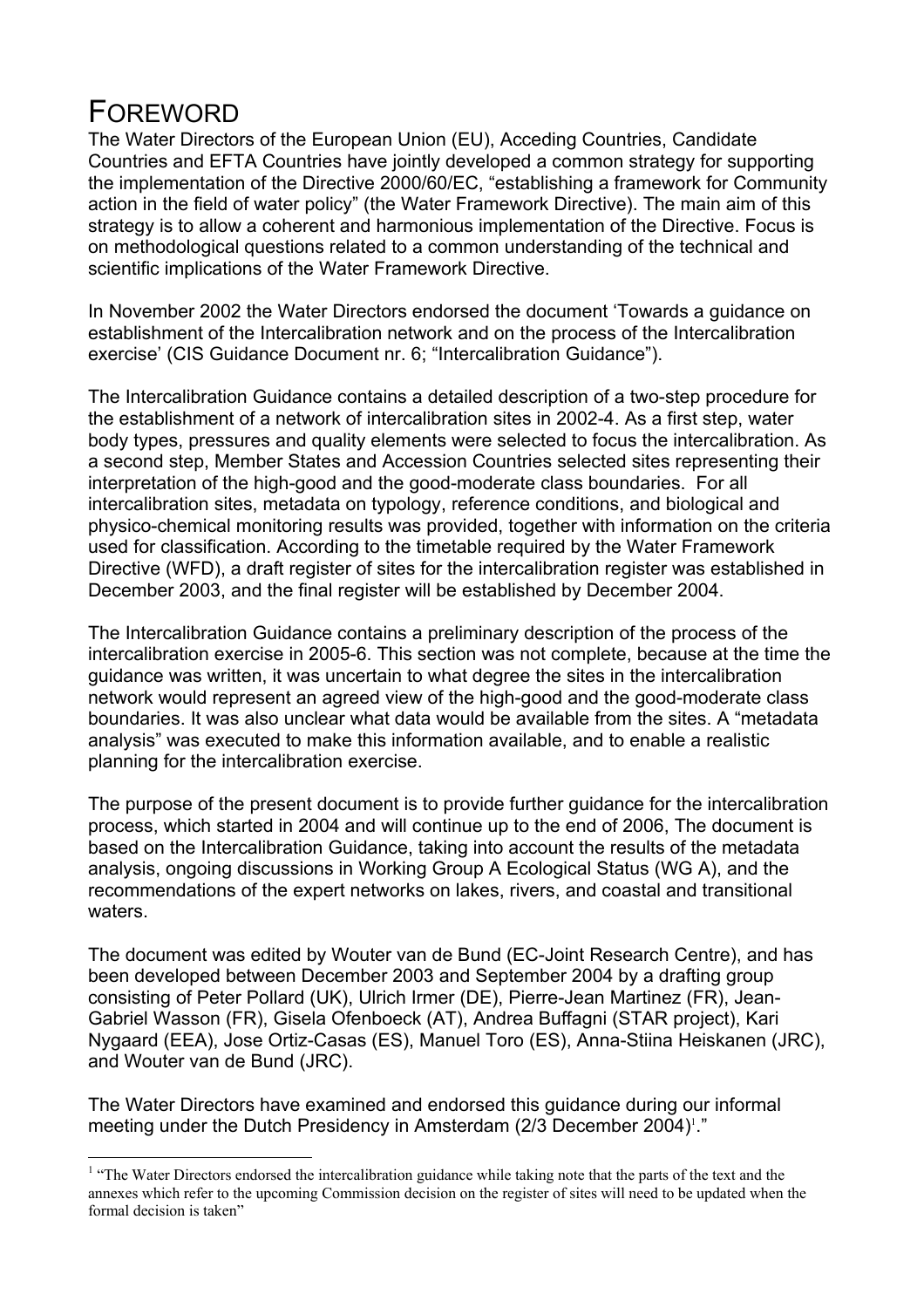### **CONTENTS**

| 1. KEY PRINCIPLES OF THE INTERCALIBRATION PROCESS1               |  |
|------------------------------------------------------------------|--|
|                                                                  |  |
| 3. CONTENTS OF THE FINAL INTERCALIBRATION REPORT 13              |  |
|                                                                  |  |
| ANNEX I. FRAMEWORK FOR DERIVING CLASS BOUNDARY VALUES CONSISTENT |  |
| ANNEX II: LIST OF GEOGRAPHICAL INTERCALIBRATION GROUPS (GIGS).22 |  |
| ANNEX III: EXAMPLE OF A HYBRID INTERCALIBRATION OPTION25         |  |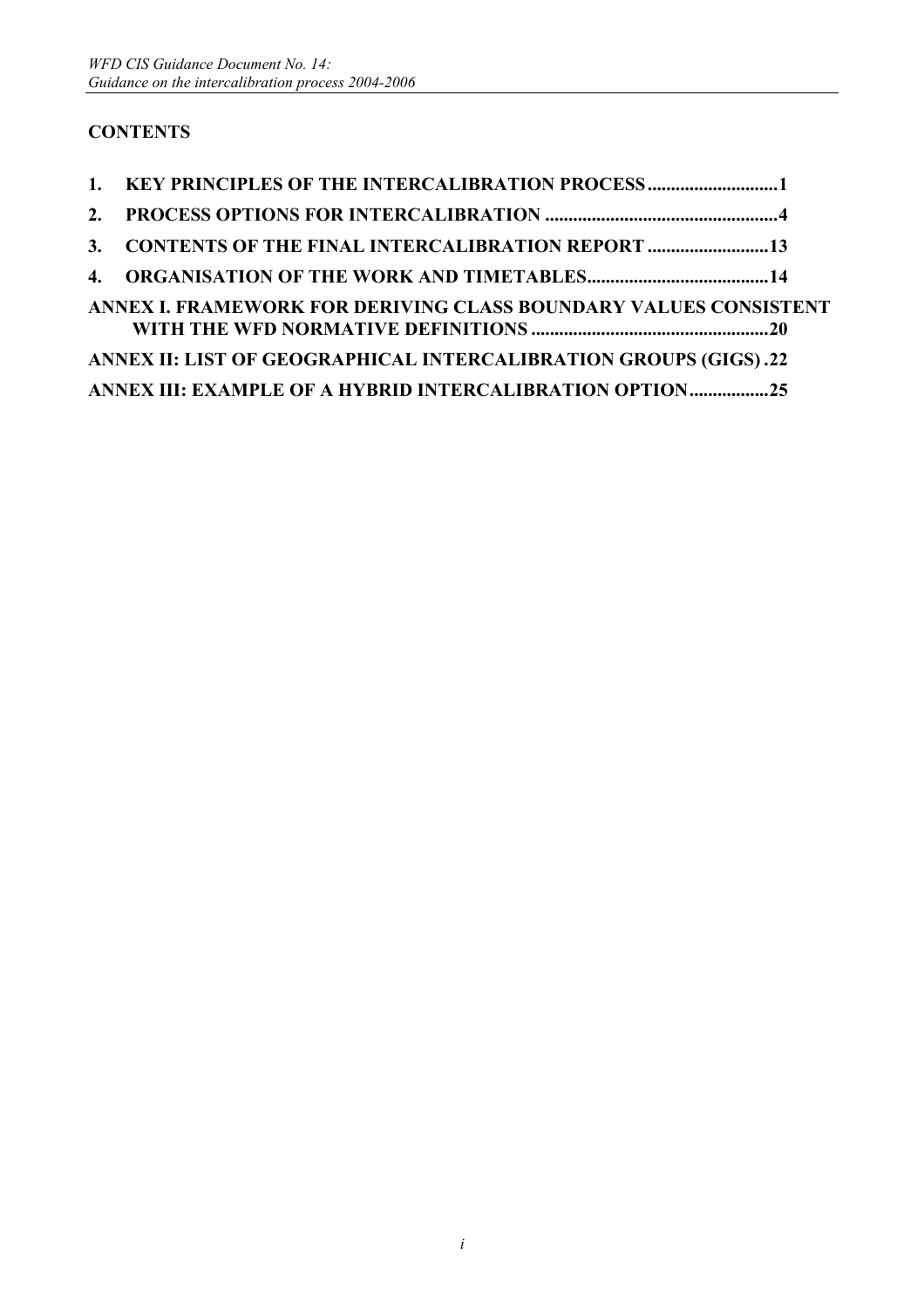## **1. Key Principles of the intercalibration process**

- 1.1 The intercalibration process is aimed at consistency and comparability of the classification results of the monitoring systems<sup>2</sup> operated by each Member State for the biological quality elements<sup>3</sup>. The intercalibration exercise must establish values for the boundary between the classes of high and good status, and for the boundary between good and moderate status, which are consistent with the normative definitions of those class boundaries given in Annex V of the WFD $4$ .
- 1.2 The essence of intercalibration is to ensure that the high-good and the goodmoderate boundaries in all Member State's assessment methods for biological quality elements correspond to comparable levels of ecosystem alteration. Intercalibration is not necessarily about agreeing common ecological quality ratio (EQR) values for the good status class boundaries as measured by different assessment methods. Common EQR values only make sense, and are only possible, where very similar assessment methods are being used or where the results for different assessment methods are normalised using appropriate transformation factors. This is because different assessment methods (e.g. using different parameters indicative of a biological element) may show different response curves to pressures and therefore produce different EQRs when measuring the same degree of impact.
- 1.3 The first phase of the process is the establishment of an intercalibration network for a limited number of water body types consisting of sites representing boundaries between the quality classes High-Good and Good-Moderate, based on the WFD normative definitions. The WFD requires that selection of these sites is carried out "using expert judgement based on joint inspections and all available information<sup>5"</sup>.
- 1.4 The Intercalibration Guidance states that "some artificial or heavily modified water bodies could be considered to be included in the intercalibration network, if they fit in one of the natural water body types selected for the intercalibration network. Artificial and heavily modified water bodies that are not comparable with any natural water bodies should only be included in the intercalibration network, if they are dominant within a water category in one or more Member States; in that case they should be treated as one or several separate water body types". An artificial or heavily modified water body is considered to fit in a natural water type if the maximum ecological potential of the artificial or heavily modified water body is comparable to the reference conditions of the natural type for those quality elements considered in the intercalibration exercise<sup>6</sup>.

 $2$  The term 'monitoring system' in the way it is commonly used includes the whole process from sampling, measurement and assessment including all quality elements (biological and other). In the context of WFD Annex V, 1.4.1, the term 'monitoring system' only refers to a biological assessment method, applied as a classification tool, the results of which can be expressed as ecological quality ratios. This guidance uses the term 'WFD assessment method' in place of the term 'monitoring system' that may be misleading in this context.

 $3$  The WFD intercalibration as described in Annex V, 1.4.1 does not concern the monitoring systems themselves, nor the biological methods, but the classification results

<sup>&</sup>lt;sup>4</sup> WFD Annex V, 1.4.1 (ii), (iii), (iv), (vi)

 $5$  WFD Annex V, 1.4.1 (v)

 $^6$  This is not the case for those quality elements that are significantly impacted by the hydromorphological alteration that has led to the water body to be designated as heavily modified.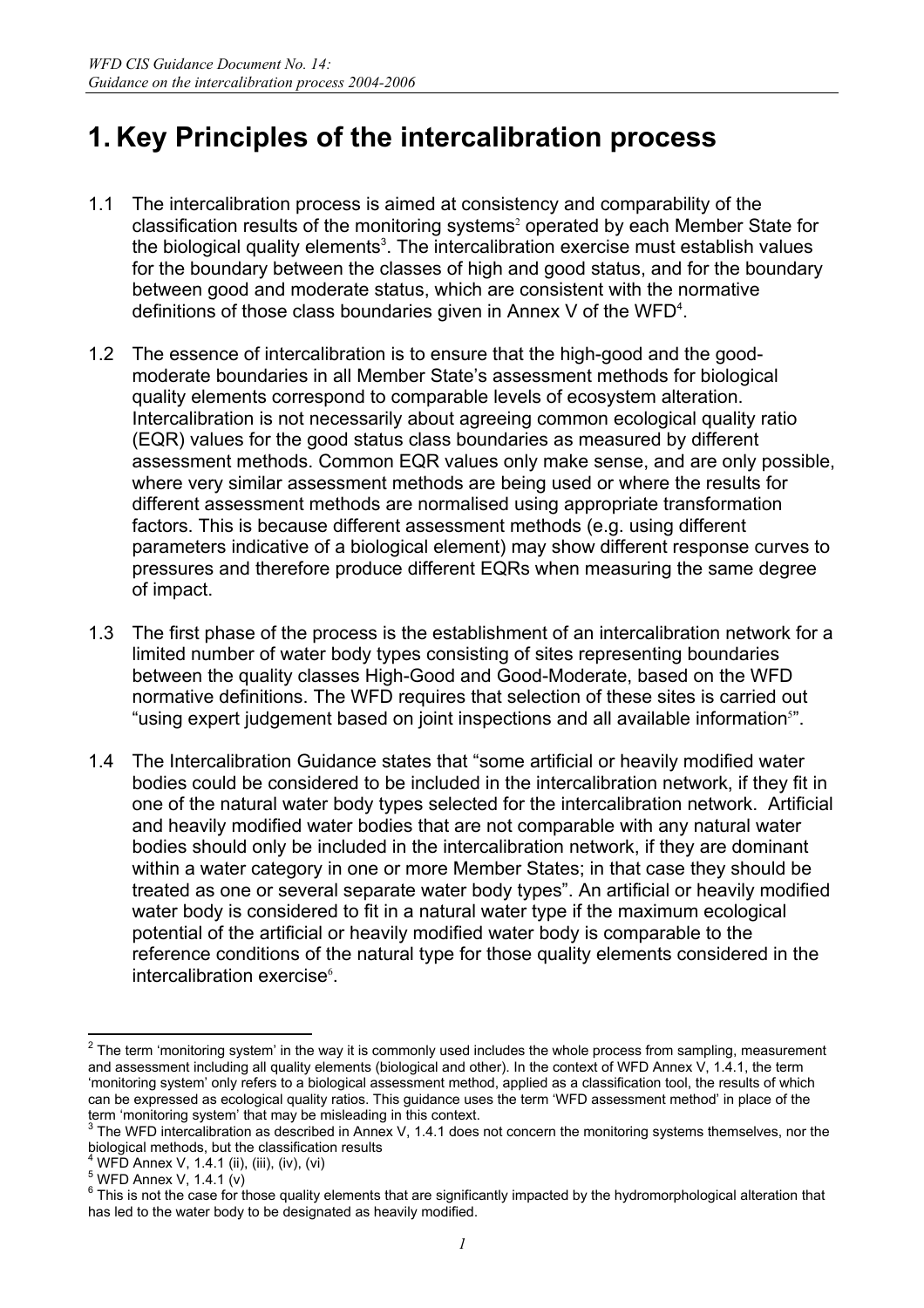- 1.5 In the second phase of the process, each Member State's assessment method must be applied to those sites on the register that are both in the ecoregion (or, as pointed out in section 1.8, in the Geographical Intercalibration Group (GIG)) and of a surface water body type to which the system will be applied. The results of the second phase must be used to set the EQR values for the relevant class boundaries for each Member States' biological assessment system. The results of the exercise will be published by the Commission by 22 December 2006 at the latest.
- 1.6 Intercalibration sites are selected by the Member States, and represent their interpretation of the WFD normative definitions of high, good and moderate status. There is no guarantee that different Member States will have the same views on how the normative definitions should be interpreted. Differences in interpretation are reflected in the intercalibration network<sup>7</sup>. A common interpretation of the normative definitions should be the main outcome of the intercalibration exercise. At the end of the intercalibration exercise the intercalibration network may need to be revised according to this common interpretation.
- 1.7 The Intercalibration Exercise is focused on specific type/biological quality element/pressure combinations<sup>8</sup>. The selection of these combinations is based on the availability of adequate data within the time constraints of the exercise. This means that the exercise will not identify good status boundary EQR values for all the type/biological quality element/pressure combinations relevant for the implementation of the WFD. However, the Intercalibration Exercise will identify, and test the use of, a procedure and criteria for setting boundaries in relation to any such combinations<sup>9</sup>.
- 1.8 The intercalibration process described in this guidance is aimed at identifying and resolving:
	- (a) Any major/significant inconsistencies between the values for the good ecological status class boundaries established by Member States and the values for those boundaries indicated by the normative definitions set out in Section 1.2 of Annex V of the WFD; and,
	- (b) Any major/significant incomparability between the values established for the good status class boundaries by different Member States.
- 1.9 The process will identify appropriate values for the boundaries of the good ecological status class applicable to the EQR scales produced by the Member States' assessment methods.



**The EQR values appropriate for the good ecological status class boundaries will depend on the particular characteristics of each assessment method. This means that the Intercalibration Exercise may identify unique boundary EQR values for each national assessment method. These different values will nevertheless, after the Intercalibration Exercise, reflect a comparable level of anthropogenic alteration to the biological quality element** 

 $\overline{a}$ 7 Intercalibration Guidance, section 3.5  $\frac{8}{3}$  as described in the document' Overview

as described in the document' Overview of common Intercalibration types' (available at the intercalibration site submission web pages, http://wfd-reporting.jrc.cec.eu.int/Docs/typesmanual)<br><sup>9</sup> If the resulte of the method are similar intervalsed intervalsed in the results of the method are similar in

If the results of the method are significantly affected by biogeographical or other ecological differences within the intercalibration type, different boundary EQR values may be appropriate for different parts of the type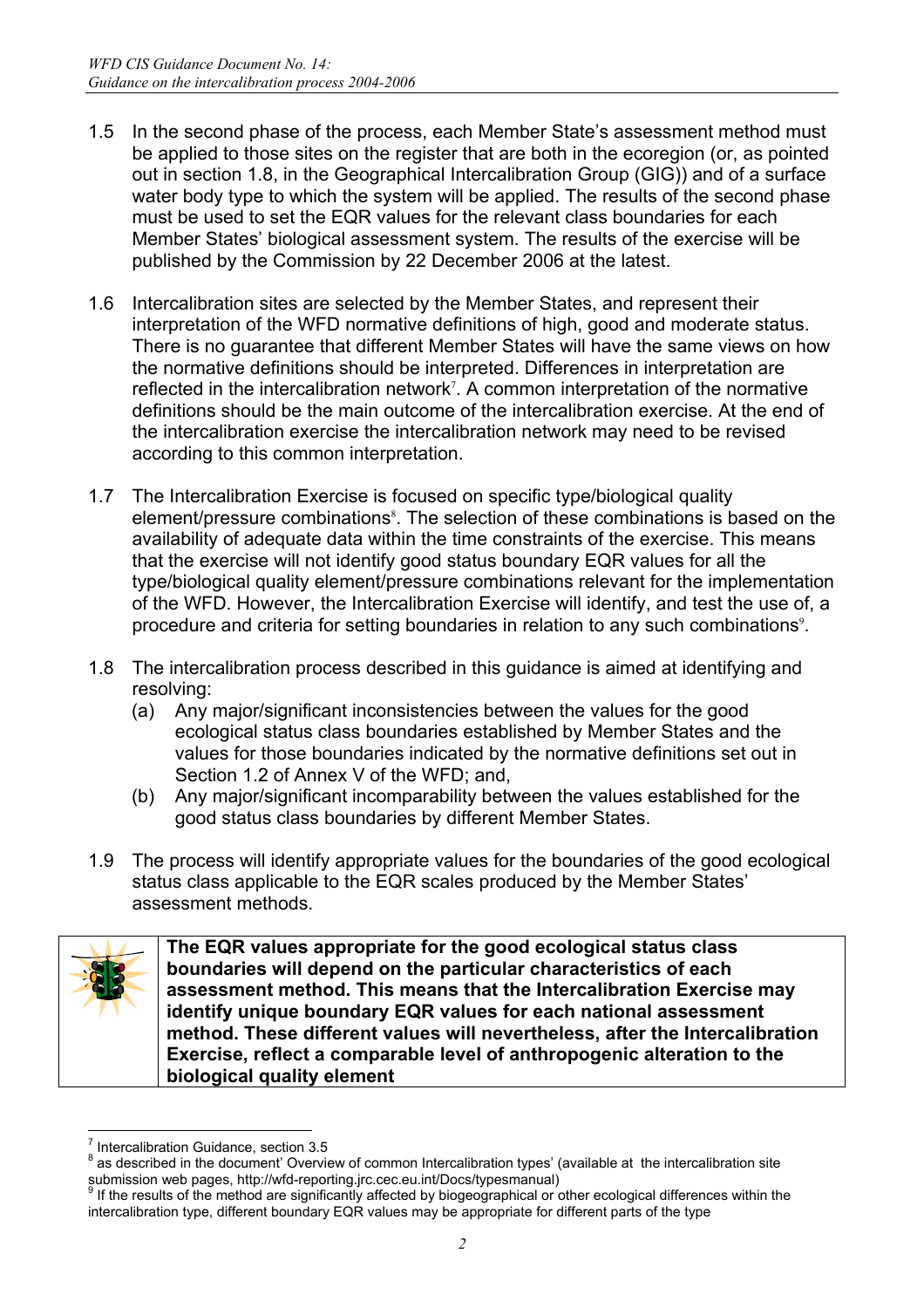- 1.10 The Intercalibration Exercise will be undertaken within GIGs rather than the ecoregions defined in Annex XI of the WFD. This is to enable intercalibration between a maximum number of Member States.
- 1.11 The Intercalibration Exercise assumes that all Member States will have developed their national WFD assessment methods to a sufficient extent to enable the consistency with the normative definitions, and the comparability between Member States, of the good status boundary EQR values for those methods to be assessed during 2005. It was recognized however that this assumption might be problematic. An inventory on the state-of-the-art in the developments of WFD compliant methods is carried out during the process of finalisation of the intercalibration network $10$ .
- 1.12 The Intercalibration Exercise will set boundary EQR values for the biological quality elements using parameters, or combinations of parameters Member States intend to use in their WFD assessment methods. For better readability, the term 'metric' is used in this guidance as an alternative to the WFD term 'parameter indicative of a biological quality element'.
- 1.13 The Intercalibration Exercise should be carried out for all agreed common  $intercalibration$  types<sup>11</sup>. If this is not possible, the reasons for not including a type should be reported by the GIG to WGA, which will make recommendations to Strategic Co-ordination Group (SCG) and/or WFD Committee, as appropriate.

 $\overline{a}$  $10$  The metadata questionnaire is available at the intercalibration site submission web pages, http://wfdreporting.jrc.cec.eu.int/Docs/ metadata<br><sup>11</sup> As described in the document' Overview of common Intercalibration types' (available at the intercalibration site

submission web pages, http://wfd-reporting.jrc.cec.eu.int/Docs/typesmanual)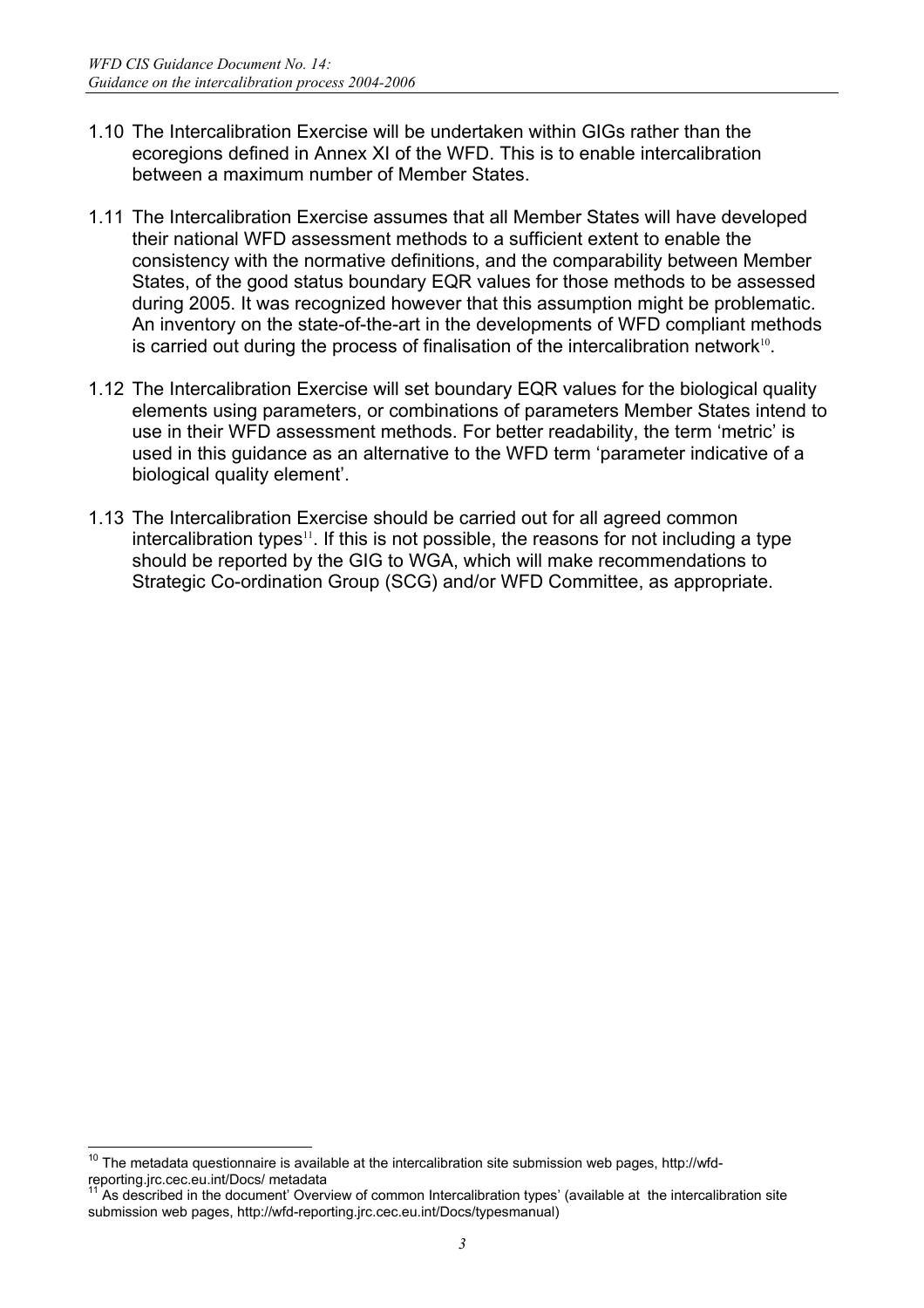## **2. Process options for intercalibration**

- 2.1 This Section outlines different options for the process of intercalibration. Subject to the conditions for their use as outlined, each option could provide an appropriate means of ensuring the consistency and comparability of the values established for the good status class boundaries.
- 2.2 Taking account of the requirements of the options, and their strengths and weaknesses, GIGs should identify the most appropriate approaches for the different common intercalibration types. These approaches should then be harmonised and agreed by WG A.
- 2.3 All three options as well as any hybrid options require agreement on principles to derive type-specific reference conditions, and the establishment of data sets illustrating gradients of biological alteration, if possible along a pressure gradient, and at least including the two relevant class boundaries. These data sets do not necessarily need to be limited to sites from the Intercalibration Network. The normative definitions for the ecological quality classes are then applied to these data. The main difference between the options is whether this is done at Member State level using national metrics (option 3), or at GIG level using common metrics (option 1 and 2).
- 2.4 An outline of the main components of such a class boundary setting procedure is presented in Annex I. In the course of the intercalibration process, the GIGs should regularly report the progress. To facilitate this, the EC Joint Research Centre (JRC) will establish a simple web-based reporting system, where GIGs can report the progress made in each of the steps of this procedure on a regular basis. This makes it possible to check whether approaches followed in different GIGs are sufficiently comparable. WG A is responsible for the consistency and harmonisation of the process between GIGs and between categories (lakes, rivers, and coastal and transitional waters).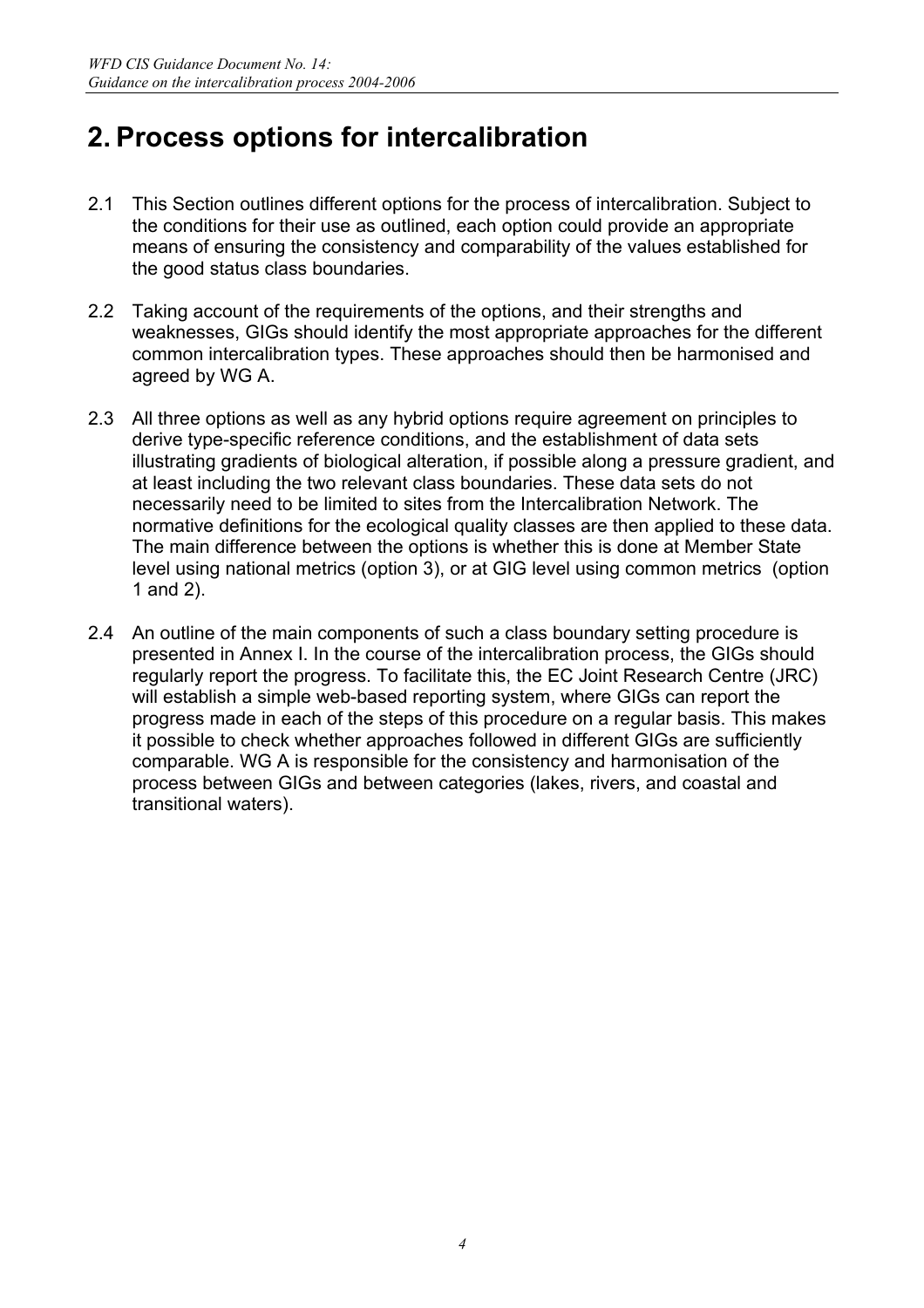2.5 An overview of Option 1 for the intercalibration process is provided in Figure 2.1 and Table 2.1.



#### **Figure 2.1. Outline of Option 1: Member States in a GIG area are using the same WFD assessment method**

#### **Table 2.1. Information on Option 1**

| Conditions for use | All Member States in a GIG agree to use the same method as their national<br>assessment method for a quality element considered in the intercalibration<br>exercise - based on the same metrics and the same means of identifying<br>reference conditions. The metrics are calculated in the same way from data<br>collected and analysed according to a standard procedure. |
|--------------------|------------------------------------------------------------------------------------------------------------------------------------------------------------------------------------------------------------------------------------------------------------------------------------------------------------------------------------------------------------------------------|
| Application        | Where a common assessment method is the best WFD assessment<br>method available in the GIG area, this should always be the preferred<br>option.                                                                                                                                                                                                                              |
|                    | For quality elements for which most Member States have not sufficiently<br>established national assessment methods, and where a common<br>assessment method is available $^{12}$                                                                                                                                                                                             |
|                    | Where the Member States in a GIG have not sufficiently established their<br>national WFD assessment methods for the purposes of the intercalibration<br>exercise but can identify an interim common WFD assessment method for<br>the purposes of the intercalibration exercise (i.e. a partial application of<br>option 2)                                                   |
| <b>Features</b>    | Does not require intercalibration of the results of different WFD assessment<br>methods. It only requires agreement on high-good and good-moderate<br>class boundaries of the EQR scale for the common method, by applying the<br>class boundary setting procedure <sup>13</sup>                                                                                             |

 $13$  e.g. (a) Reference conditions; (b) Type characteristics; (c) data on the biological quality element and the condition of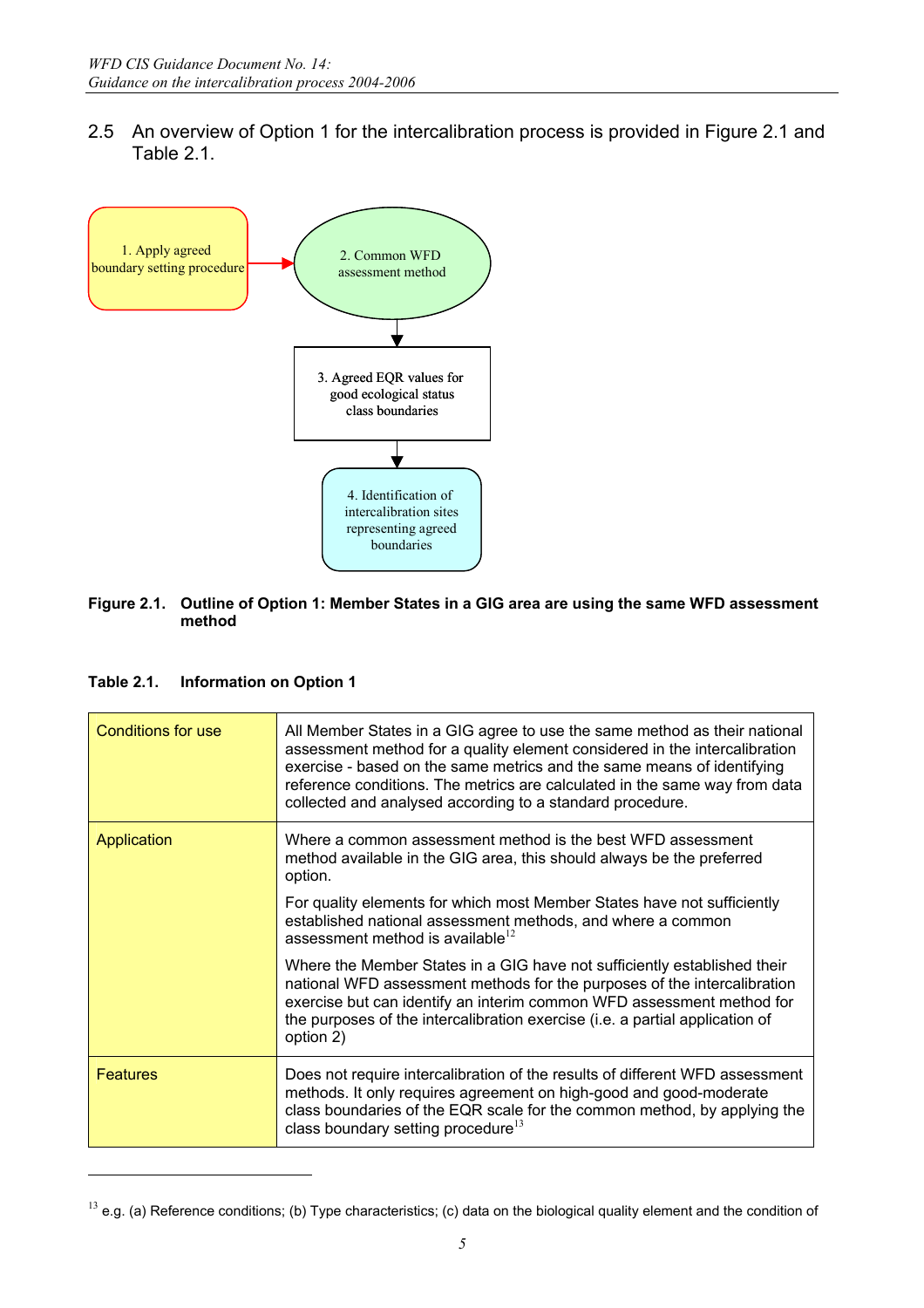| Role of the<br>intercalibration network | Intercalibration sites are not directly used in the process of setting the<br>boundaries. After setting the class boundaries, sites in the Intercalibration<br>Network representing the boundary conditions will be identified.         |
|-----------------------------------------|-----------------------------------------------------------------------------------------------------------------------------------------------------------------------------------------------------------------------------------------|
| Data requirements                       | Data requirements are limited to those required to apply the boundary<br>setting procedure (i.e. the minimum requirement for setting boundaries<br>consistent with the normative definitions).                                          |
|                                         | To ensure sufficient statistical confidence of the results it is recommended<br>that the data should include a range of quality from high to at least<br>moderate but preferably also including classes of worse status <sup>14</sup> . |
| Advantages                              | The most straightforward option since the difficulties and uncertainties<br>involved in comparing the results of different assessment methods are<br>avoided. Comparability between Member States is assured.                           |
|                                         | WG A can readily monitor the application of the agreed boundary setting<br>procedure.                                                                                                                                                   |
|                                         | WG A can easily make refinements to the boundary setting procedure.                                                                                                                                                                     |
| <b>Disadvantages</b>                    | The opportunity to use this approach is likely to be very limited as few<br>Member States are planning to use common WFD assessment methods.                                                                                            |

the supporting elements across the range of status classes; (d) a means of taking into account the effects of any differences in the way biological information in the data set has been collected and analysed (the effect of bias) <sup>14</sup> This condition is unlikely to be satisfied using only data from Intercalibration Sites.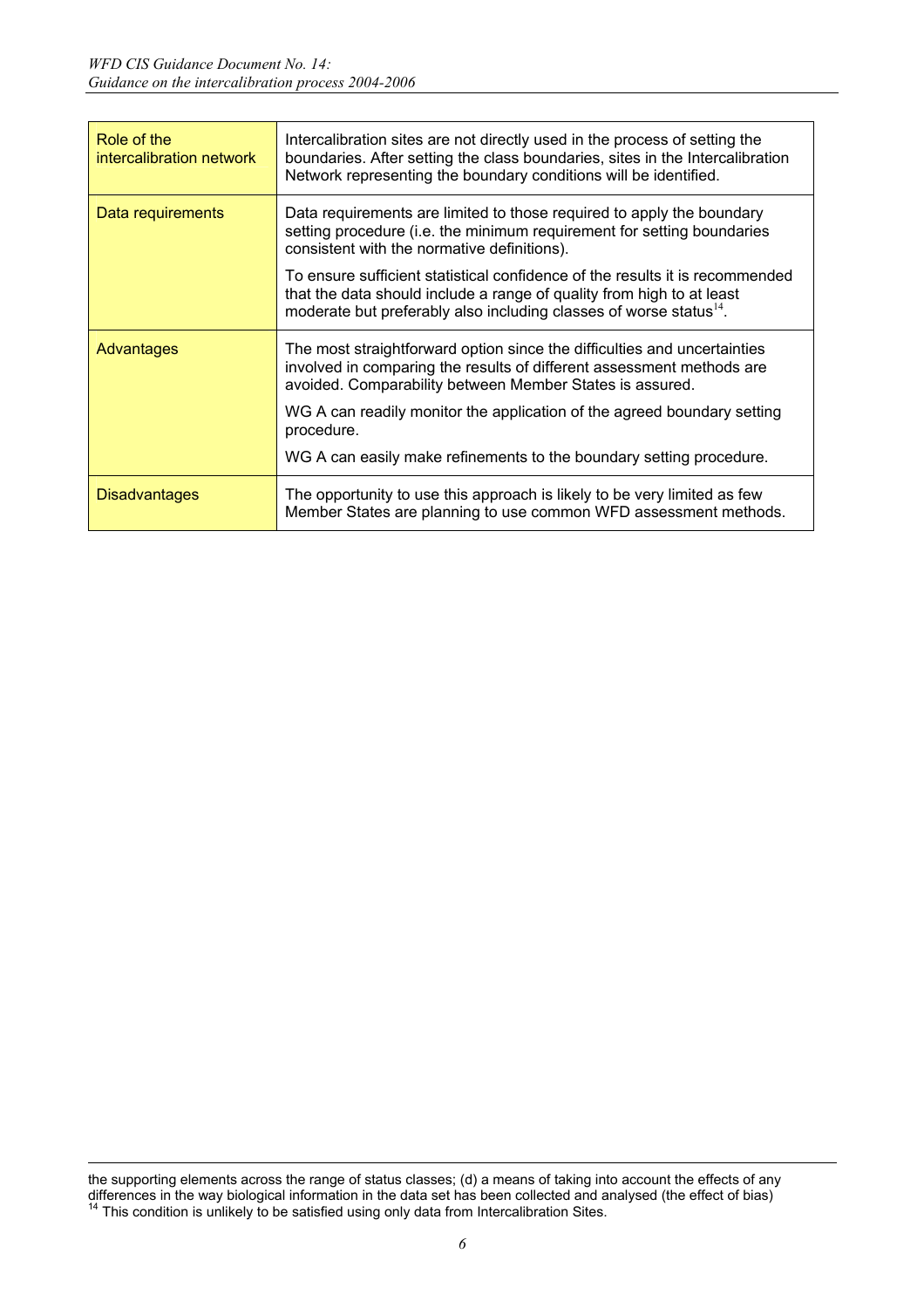2.6 An overview of Option 2 for the intercalibration process is provided in Figure 2.2 and Table 2.2.



#### **Figure 2.2. Outline of Option 2: Use of a common metric(s) method identified specifically for the purposes of the intercalibration exercise**

| <b>Table 2.2.</b> | Information on Option 2. |
|-------------------|--------------------------|
|-------------------|--------------------------|

| Conditions for use | Suitable common metrics should be identified. These metrics should be<br>indicative of the relevant biological quality element and sensitive to the<br>pressure that is assessed. Common metrics may be selected from one of the<br>Member State's existing assessment methods, if acceptable for the other<br>Member States in the GIG. |
|--------------------|------------------------------------------------------------------------------------------------------------------------------------------------------------------------------------------------------------------------------------------------------------------------------------------------------------------------------------------|
|                    | Availability of a suitable data set from which these common metric(s) can be<br>calculated to enable reliable application of the agreed boundary setting<br>procedure <sup>15</sup> (or the possibility to establish such a data set in the given<br>timetable).                                                                         |
|                    | Availability of data sets relating Member State's assessment methods to the<br>common metric (or the possibility to establish such data sets in the given<br>timetable).                                                                                                                                                                 |
|                    | Availability of a means of estimating and taking into account differences in<br>the bias of the methods when applied to the data set referred to above <sup>16</sup> .                                                                                                                                                                   |

 $15$  e.g. (a) Reference conditions; (b) Type characteristics; (c) data on the biological quality element and the condition of the supporting elements across the range of status classes; (d) a means of taking into account the effects of any differences in the way biological information in the data set has been collected and analysed (the effect of  $16$  e.g. if the data set has been collected using different sampling and analysis procedures to the standard procedures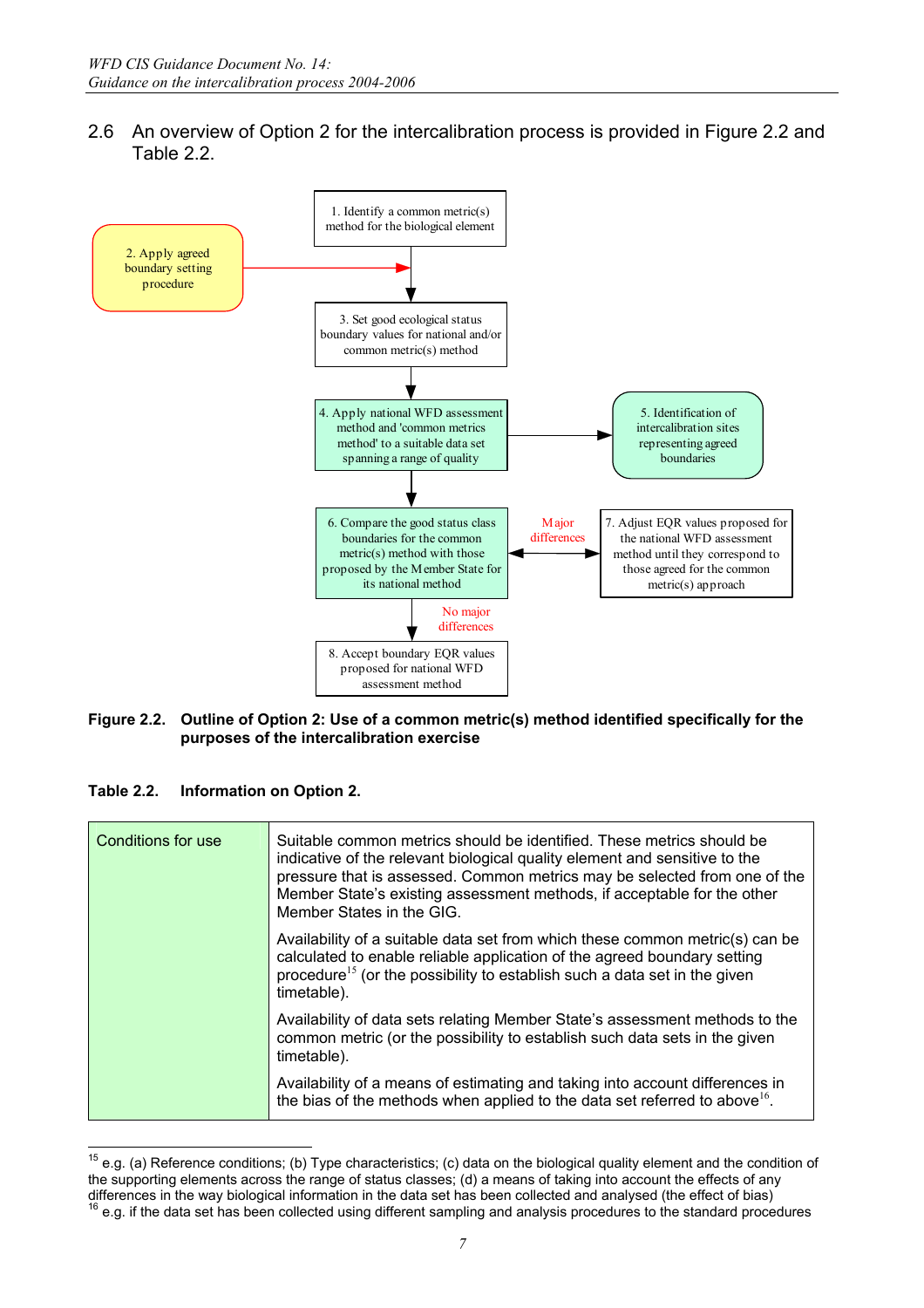| Application                             | Where option 1 is not possible                                                                                                                                                                                                                                                                                                                                                        |
|-----------------------------------------|---------------------------------------------------------------------------------------------------------------------------------------------------------------------------------------------------------------------------------------------------------------------------------------------------------------------------------------------------------------------------------------|
|                                         | Where suitable common metrics can be agreed upon within GIGs                                                                                                                                                                                                                                                                                                                          |
| <b>Features</b>                         | Involves the agreement on a common WFD method by the Member States in<br>a GIG for the purposes of the intercalibration exercise. Such methods can be<br>specifically developed in the GIGs, but also existing methods can be used <sup>17</sup> .                                                                                                                                    |
|                                         | For the common method, type-specific good status boundary values are<br>established in the GIGs following the application of the agreed boundary<br>setting procedure using a data set assembled for the purposes of the<br>intercalibration exercise.                                                                                                                                |
|                                         | The results of the common assessment method are used as the basis for<br>adjusting the boundary EQR values of the national assessment methods.<br>This is done by establishing quantitative relationships between common and<br>national metrics, enabling to directly translate agreed boundary values for<br>the common metrics into EQR values of the national assessment methods. |
| Role of the<br>intercalibration network | Intercalibration sites are not necessarily used in the process of setting the<br>boundaries. After setting the class boundaries, sites in the intercalibration<br>network representing the boundary conditions will be identified.                                                                                                                                                    |
| Data requirements                       | Common metric data set for application of the boundary setting procedure<br>for each common intercalibration type <sup>18</sup> .                                                                                                                                                                                                                                                     |
|                                         | Data establishing quantitative relationships between common metrics and<br>each national WFD assessment method <sup>19</sup> .                                                                                                                                                                                                                                                        |
|                                         | To ensure sufficient statistical confidence of the results it is recommended<br>that the data should include a range of quality from high to at least moderate<br>but preferably also including classes of worse status <sup>20</sup> .                                                                                                                                               |
| Advantages                              | WG A can readily monitor the application of the boundary setting procedure<br>because it is applied to one common dataset rather than to many national<br>data sets.                                                                                                                                                                                                                  |
|                                         | The expert judgements needed in the application of the boundary setting<br>procedure are made by experts from across a GIG area. Refinements to the<br>boundary setting procedure can be readily made by WG A.                                                                                                                                                                        |
|                                         | The process of agreeing on class boundaries (using common metrics) is<br>clearly separated from the checking/adjusting of the EQR values of national<br>assessment methods within a GIG.                                                                                                                                                                                              |
|                                         | The approach has been at least preliminarily tested for rivers by the<br>STAR/AQEM project                                                                                                                                                                                                                                                                                            |
|                                         | The effects of random errors on the identification and adjustment of<br>boundary values can be adequately controlled, for example, by using<br>sufficiently large data sets                                                                                                                                                                                                           |

intended for the common assessment method, any significant effects of this on the results for the common method must be resolved

<sup>17</sup> for some water categories such common methods have already been developed (e.g. metrics developed in research projects as AQEM and STAR)

<sup>&</sup>lt;sup>18</sup> The data set should be adjusted for any bias that may result from methodological differences in sampling and analysis between countries in a GIG

 $19$  In some cases, such relationships may already be available. E.g., the STAR project has already established

relationships between many national assessment methods and a proposed common metric for rivers.

 $^{20}$  This condition is unlikely to be satisfied using only data from Intercalibration Sites.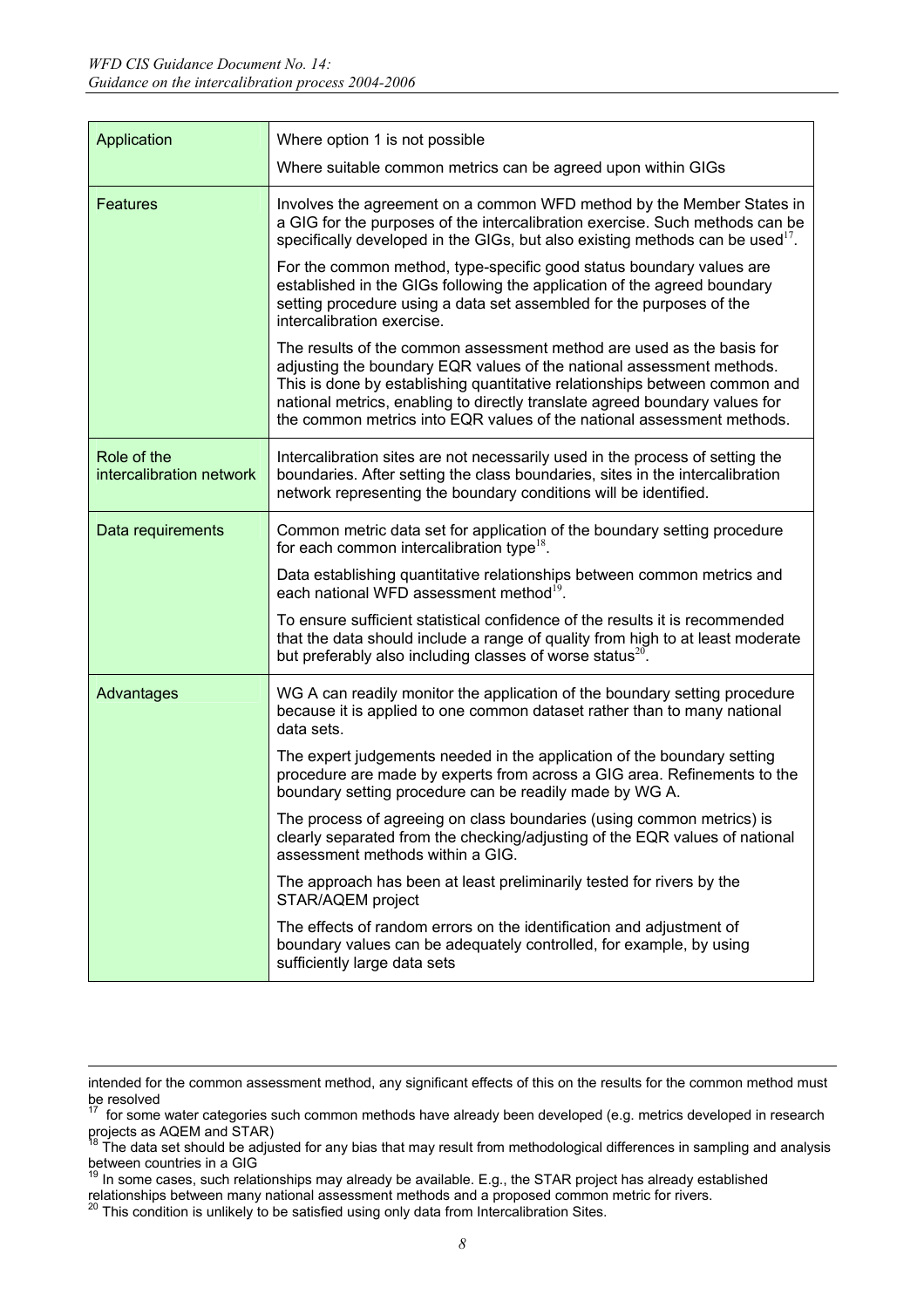| <b>Disadvantages</b> | Relies on the ability of each GIG to collate suitably quality assured and large<br>data sets for the purposes of applying the agreed boundary setting<br>procedure and setting class boundary values for the common assessment<br>method.                   |
|----------------------|-------------------------------------------------------------------------------------------------------------------------------------------------------------------------------------------------------------------------------------------------------------|
|                      | The quality of the data used for the boundary setting procedure to the<br>common method may be lower than that which Member States could<br>assemble nationally for applying the procedure directly to their national<br>assessment methods (see Option 3). |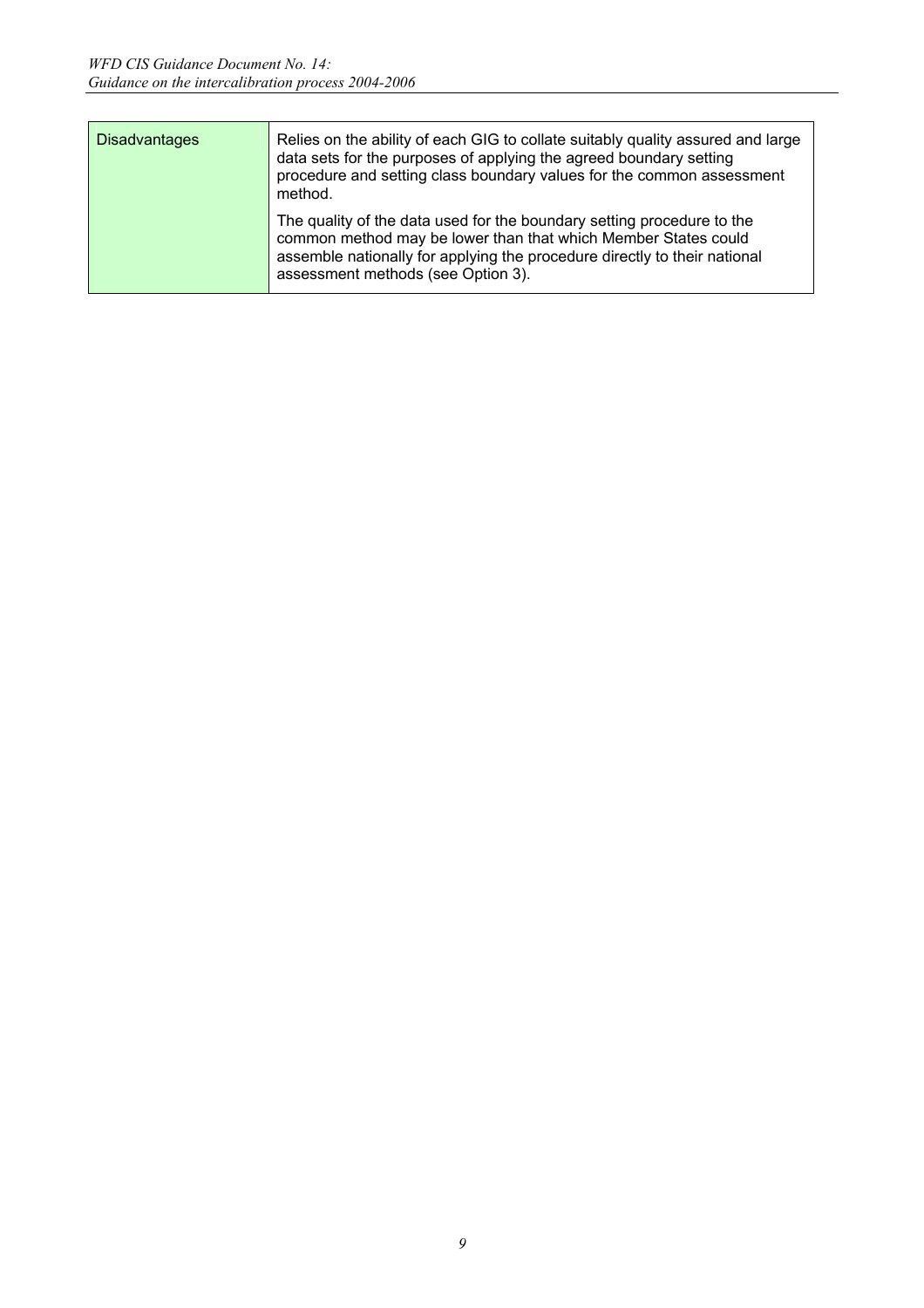2.7 An overview of Option 3 for the intercalibration process is provided in Figure 2.3 and Table 2.3.



#### **Figure 2.3. Outline of Option 3: Use of a common metric(s) method identified specifically for the purposes of the intercalibration exercise**

**Table 2.3. Information on Option 3.** 

| <b>Conditions for use</b> | All Member States in a GIG have sufficiently developed their national WFD<br>assessment methods for application in 2005.                                                                                                                             |
|---------------------------|------------------------------------------------------------------------------------------------------------------------------------------------------------------------------------------------------------------------------------------------------|
|                           | Availability of suitable data sets for each Member State's assessment<br>method to enable reliable application of the agreed boundary setting<br>procedure <sup>21</sup> (or the possibility to establish such data sets in the given<br>timetable). |
|                           | Availability of data from intercalibration sites relating different Member<br>State's assessment methods to each other (or the possibility to establish<br>such data sets in the given timetable).                                                   |
|                           | Availability of a means of estimating and taking into account differences in<br>the bias of the methods when applied to the data set referred to above <sup>22</sup> .                                                                               |
| Application               | Except where Option 1 is available                                                                                                                                                                                                                   |

 $21$ 21 e.g. (a) Reference conditions; (b) Type characteristics; (c) data on the biological quality element and the condition of the supporting elements across the range of status classes; (d) a means of taking into account the effects of any differences in the way biological information in the data set has been collected and analysed (the effect of bias)]<br><sup>22</sup> e.g. if the data sets have been collected using different sampling and analysis procedures, any signi this on comparability of the results must be resolved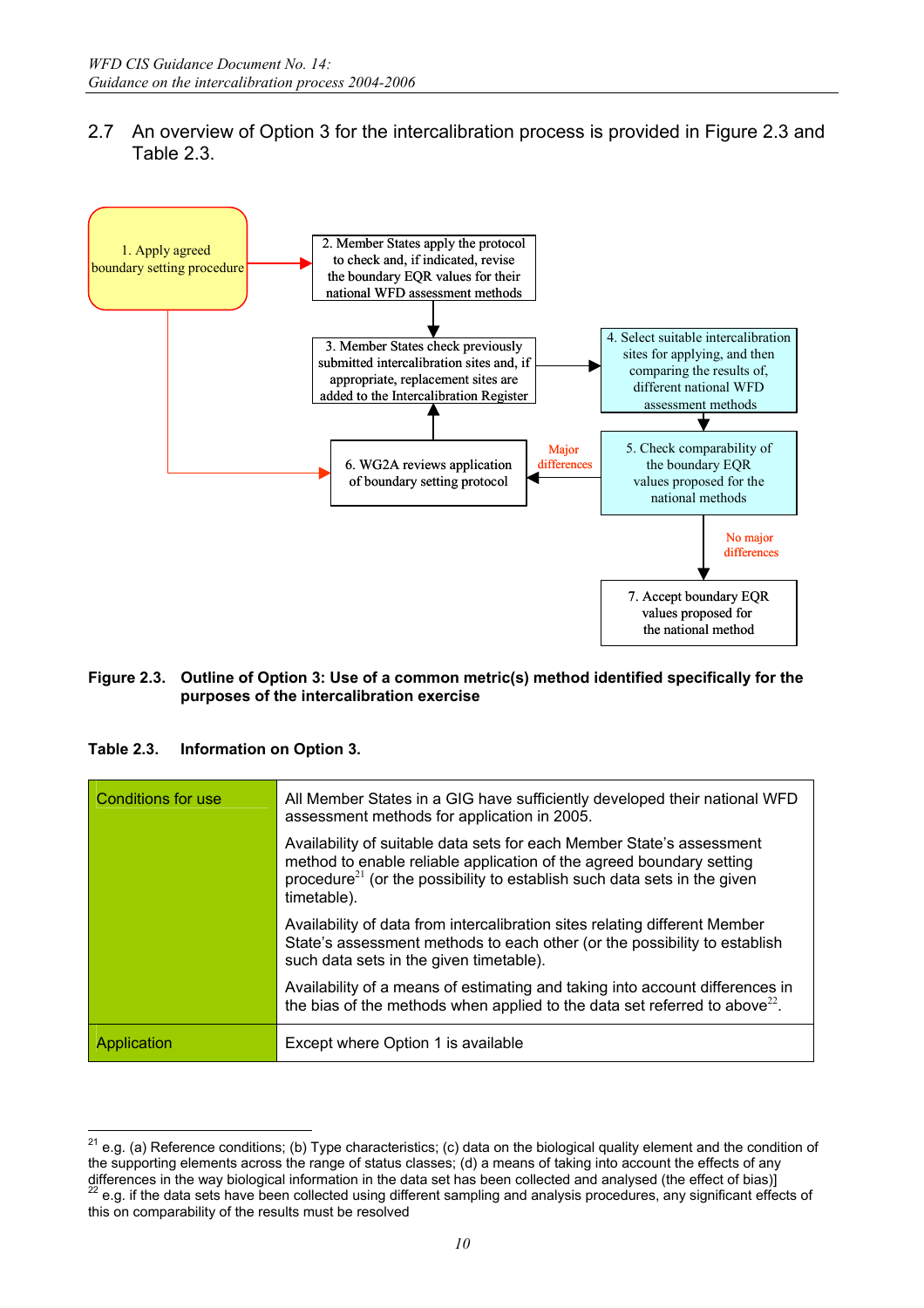| <b>Features</b>                         | Member States apply the boundary setting procedure using their own data<br>sets and identify intercalibration sites representing the high-good and good-<br>moderate class boundaries.                                                                                                                                                                                                                                                                     |
|-----------------------------------------|------------------------------------------------------------------------------------------------------------------------------------------------------------------------------------------------------------------------------------------------------------------------------------------------------------------------------------------------------------------------------------------------------------------------------------------------------------|
|                                         | It is assumed that all Member States within a GIG possess sufficiently<br>developed assessment methods for the biological quality elements.                                                                                                                                                                                                                                                                                                                |
|                                         | The proper application of the procedure is tested by checking whether there<br>are major differences in the results given by different Member States'<br>assessment methods when applied to the same intercalibration sites                                                                                                                                                                                                                                |
|                                         | WG A has a major role in ensuring comparability. Where there are major<br>differences, WG A would check the application of the procedure in relation<br>to the Member States' data sets and propose adjustments to those<br>boundary EQR values not in line with the boundary setting procedure.                                                                                                                                                           |
| Role of the<br>intercalibration network | Unlike Options 1 and 2, selected intercalibration sites play a central role in<br>checking consistency and comparability of Member State's WFD<br>assessment methods.                                                                                                                                                                                                                                                                                      |
| Data requirements                       | For each national assessment method included in the intercalibration<br>exercise, Member States need to compile data sets for application of the<br>boundary setting procedure for each common intercalibration type. To<br>ensure sufficient statistical confidence of the results it is recommended that<br>the data should include a range of quality from high to at least moderate but<br>preferably also including classes of worse status $^{23}$ . |
|                                         | For the intercalibration sites representing the high-good and good-<br>moderate boundaries, data is needed allowing to compare the results of<br>different Member State's assessment methods within a GIG.                                                                                                                                                                                                                                                 |
|                                         | Collection of additional data may be needed where existing data from the<br>selected intercalibration sites are insufficient for the purposes of applying<br>one or more of the relevant Member States' national WFD assessment<br>methods                                                                                                                                                                                                                 |
|                                         | Information to enable expert judgements to be made about whether<br>apparent differences between the results of Member States' methods are<br>caused by real differences in the level of anthropogenic alteration<br>represented by the boundary EQR values they have proposed for their<br>national assessment methods <sup>24</sup>                                                                                                                      |
| Advantages                              | Simpler in principle than Option 2 in that it does not require the<br>development of, and calibration of the results of, a common metric(s)<br>assessment method                                                                                                                                                                                                                                                                                           |
|                                         | Most clearly follows the procedure specified by the WFD.                                                                                                                                                                                                                                                                                                                                                                                                   |
|                                         | Adjustments to the good status boundary EQR values of Member States'<br>WFD assessment methods are dictated directly by the application and<br>refinement of the agreed boundary setting procedure rather than indirectly<br>via a common metric(s) method (see Option 2).                                                                                                                                                                                 |

 $\overline{a}$  $^{23}$  This condition is unlikely to be satisfied using only data from Intercalibration Sites.<br><sup>24</sup> e.g. estimates of the errors produced by the assessment methods; information on biogeographical differences

between the intercalibration sites and the sites to which the national methods are normally applicable or other ecological differences such as those that may be associated with differences in site characteristics; information on the condition of the supporting elements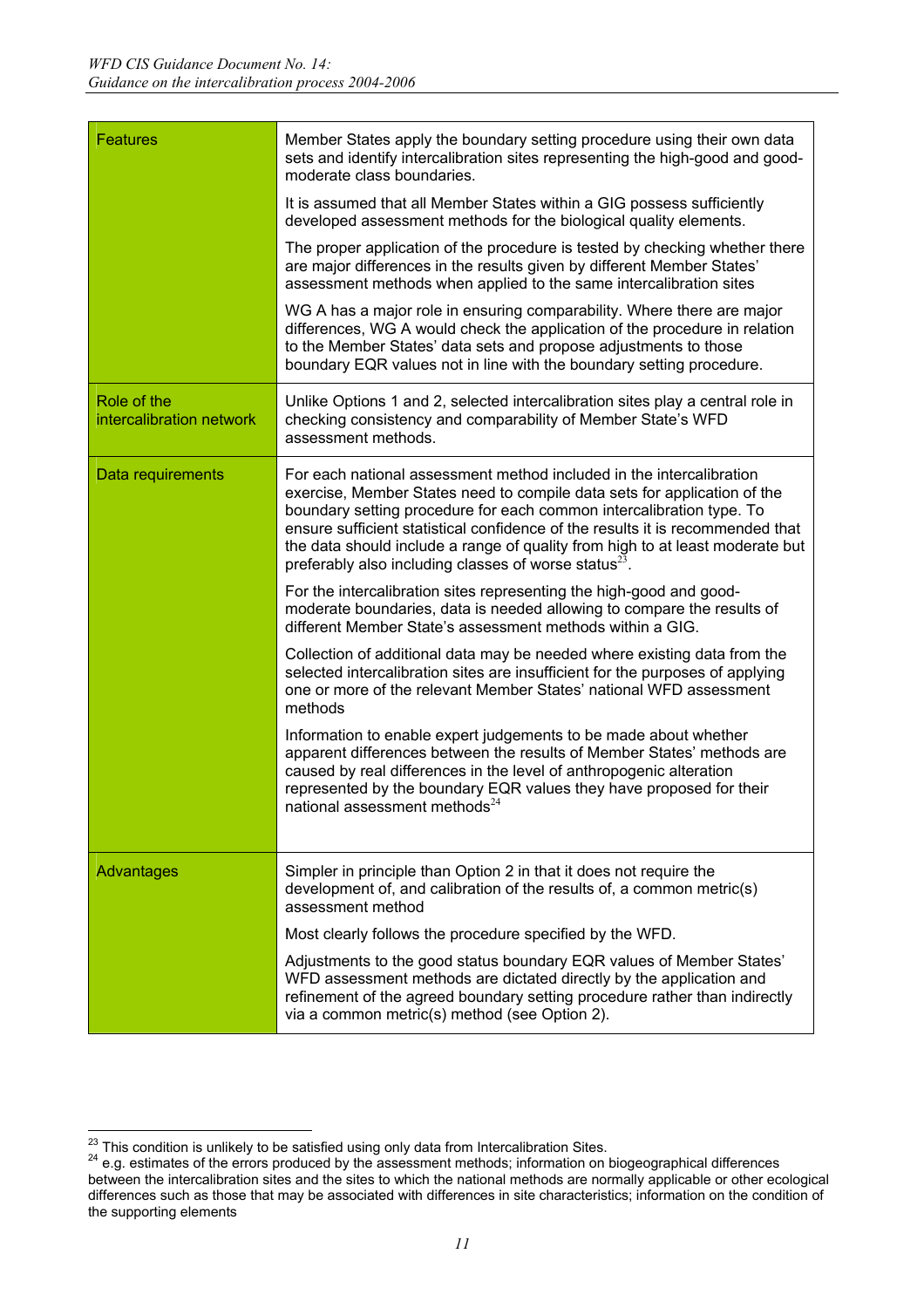| <b>Disadvantages</b> | Relies on each Member State within a GIG being able to find at least some<br>intercalibration sites that are considered, with adequate confidence, to be<br>on, or close to, the good status class boundaries - or which will at least<br>allow interpolation of the boundaries.                                                                              |
|----------------------|---------------------------------------------------------------------------------------------------------------------------------------------------------------------------------------------------------------------------------------------------------------------------------------------------------------------------------------------------------------|
|                      | Consistent application of the class boundary setting procedure between<br>Member States may be difficult because this is done separately by each<br>Member State using different data sets (using a common procedure) rather<br>than jointly in the GIG.                                                                                                      |
|                      | Iterative refinement of the boundary setting procedure may be less easy to<br>achieve in a coordinated way than under Option 2 where a common data<br>set is available.                                                                                                                                                                                       |
|                      | Organisation of the data flow may be complicated. Although WGA would<br>not be required to hold the national data sets used for the application of the<br>boundary setting procedure, it would need access to these data sets to<br>check the application of the procedure, should major differences in the<br>boundaries set by Member States be identified. |

- 2.8 A number of hybrid options may be possible; for example:
- It may be possible to identify a simple common metric(s) method (see option 2) to underpin the development of the boundary setting procedure, but to follow Option 3 for the application of the procedure to each Member State's data, establishing boundary EQR values. This would have the advantage compared to option 3 of allowing WG A to more readily monitor the application of, and iteratively refine, the setting of the class boundaries;
- Boundary values are first established with national classification assessment methods (as in Option 3). The subsequent comparison of the boundary values could then be done with the help of a common metrics method (as in Option 2). An example of this approach, that is presently being tested in the Alpine, Central/Baltic and Mediterranean river GIGs, is presented in Annex III.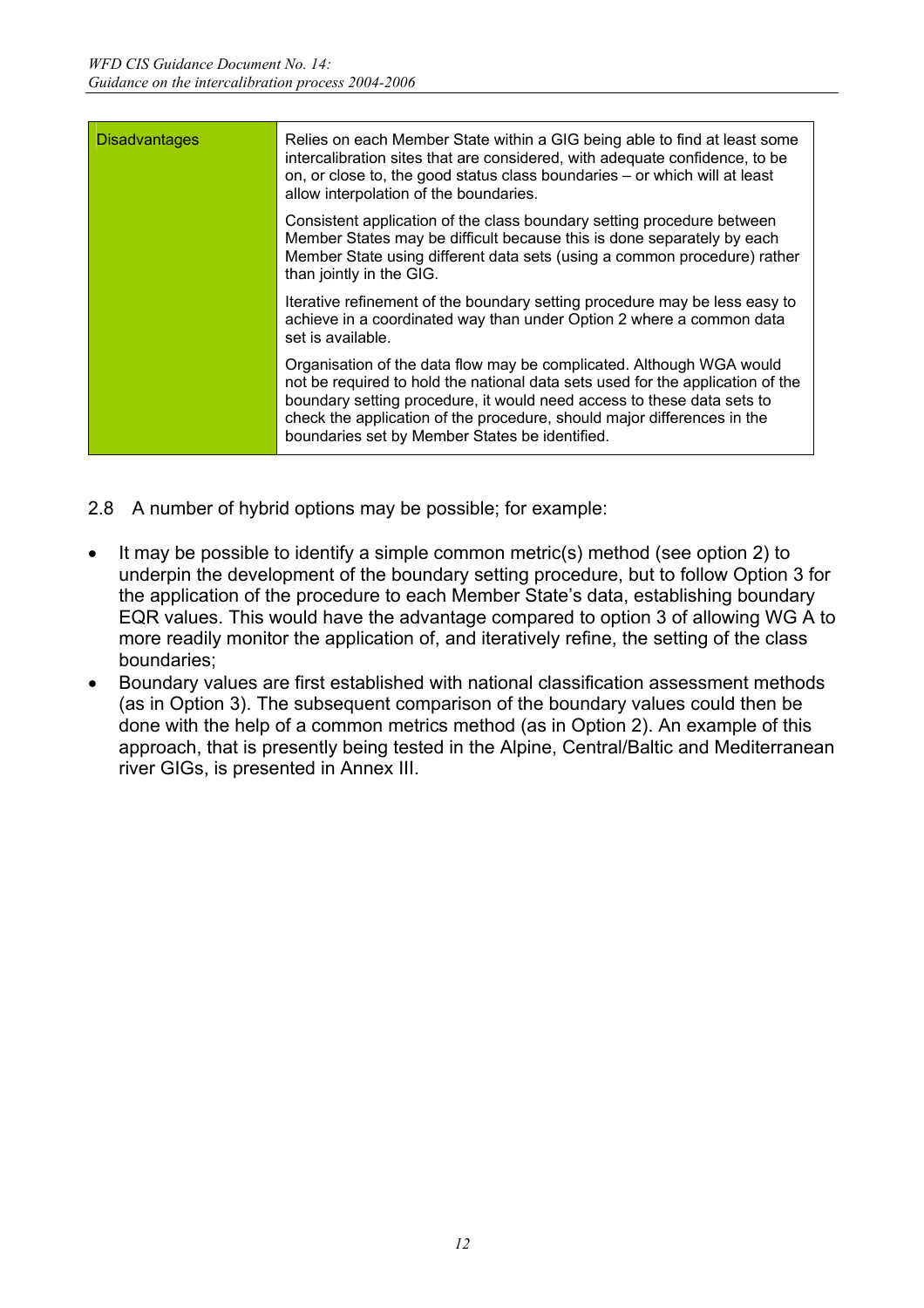## **3. Contents of the final intercalibration report**

3.1. According to the timetable set out in the WFD<sup>25</sup>, the final report of the Intercalibration Exercise should be published before 22 December 2006 by the Commission. This chapter gives an outline of the expected key elements of this report.

| Section 1                                                                                                      | intercalibration exercise <sup>1</sup>                                                                                                                                                                                                                                                                                                                                      | Overview of GIGs and Common Intercalibration Types considered in the  |                          |  |  |  |  |  |  |  |  |  |
|----------------------------------------------------------------------------------------------------------------|-----------------------------------------------------------------------------------------------------------------------------------------------------------------------------------------------------------------------------------------------------------------------------------------------------------------------------------------------------------------------------|-----------------------------------------------------------------------|--------------------------|--|--|--|--|--|--|--|--|--|
| Section 2                                                                                                      |                                                                                                                                                                                                                                                                                                                                                                             | Results of the intercalibration for each common intercalibration type |                          |  |  |  |  |  |  |  |  |  |
|                                                                                                                | 1. Description of the Common Intercalibration Type                                                                                                                                                                                                                                                                                                                          |                                                                       |                          |  |  |  |  |  |  |  |  |  |
| 2.                                                                                                             | List of Member States in which the type is present                                                                                                                                                                                                                                                                                                                          |                                                                       |                          |  |  |  |  |  |  |  |  |  |
| Biological element(s) considered in Intercalibration Exercise for the type<br>3.<br>e.g. Benthic invertebrates |                                                                                                                                                                                                                                                                                                                                                                             |                                                                       |                          |  |  |  |  |  |  |  |  |  |
| 4. Pressure(s) considered in the Intercalibration Exercise for the type                                        |                                                                                                                                                                                                                                                                                                                                                                             |                                                                       |                          |  |  |  |  |  |  |  |  |  |
|                                                                                                                | e.g. Nutrient enrichment                                                                                                                                                                                                                                                                                                                                                    |                                                                       |                          |  |  |  |  |  |  |  |  |  |
|                                                                                                                | 5. Summary description of the 'procedure and criteria that were agreed to derive reference<br>conditions and good ecological status class boundary values from the normative<br>definitions for the type ('class boundary setting procedure'), with a reference to the data<br>used in the application of the procedure for the common intercalibration type <sup>1</sup> . |                                                                       |                          |  |  |  |  |  |  |  |  |  |
| 6.                                                                                                             | Intercalibration register sites representing (a) the high-good boundary; and (b) the good-<br>moderate boundary [+ reference to where data from site can be found]                                                                                                                                                                                                          |                                                                       |                          |  |  |  |  |  |  |  |  |  |
| 7.                                                                                                             | Overview of quantitative relationships established between common and national<br>metrics (option 2) or between different national metrics (option 3), including an estimate<br>of statistical uncertainty                                                                                                                                                                  |                                                                       |                          |  |  |  |  |  |  |  |  |  |
|                                                                                                                | 8. Boundary EQR values established for the type/quality element/pressure combination for<br>the common metric (where applicable) and each national WFD assessment method                                                                                                                                                                                                    |                                                                       |                          |  |  |  |  |  |  |  |  |  |
|                                                                                                                | For example:                                                                                                                                                                                                                                                                                                                                                                |                                                                       |                          |  |  |  |  |  |  |  |  |  |
| Member                                                                                                         | <b>Classification Method</b>                                                                                                                                                                                                                                                                                                                                                | <b>EQR High-Good</b>                                                  | <b>EQR Good-Moderate</b> |  |  |  |  |  |  |  |  |  |
| <b>State</b>                                                                                                   |                                                                                                                                                                                                                                                                                                                                                                             | boundary                                                              | boundary                 |  |  |  |  |  |  |  |  |  |
|                                                                                                                | Common metric                                                                                                                                                                                                                                                                                                                                                               | 0.85                                                                  | 0.65                     |  |  |  |  |  |  |  |  |  |
| MS1                                                                                                            | Method 1                                                                                                                                                                                                                                                                                                                                                                    | 0.85                                                                  | 0.60                     |  |  |  |  |  |  |  |  |  |
| MS <sub>2</sub>                                                                                                | Method 2                                                                                                                                                                                                                                                                                                                                                                    | 0.85                                                                  | 0.75                     |  |  |  |  |  |  |  |  |  |
| MS3                                                                                                            | Method 3                                                                                                                                                                                                                                                                                                                                                                    | 0.70<br>0.60                                                          |                          |  |  |  |  |  |  |  |  |  |
| MS4                                                                                                            | Method 4                                                                                                                                                                                                                                                                                                                                                                    | 0.90<br>0.75                                                          |                          |  |  |  |  |  |  |  |  |  |
| MS5                                                                                                            | Method 5                                                                                                                                                                                                                                                                                                                                                                    | 0.85                                                                  | 0.60                     |  |  |  |  |  |  |  |  |  |
| Section 3                                                                                                      | Conclusions stating what is achieved and what is not achieved in the<br>intercalibration exercise                                                                                                                                                                                                                                                                           |                                                                       |                          |  |  |  |  |  |  |  |  |  |

<sup>&</sup>lt;sup>25</sup> WFD Annex V, 1.4.1, ix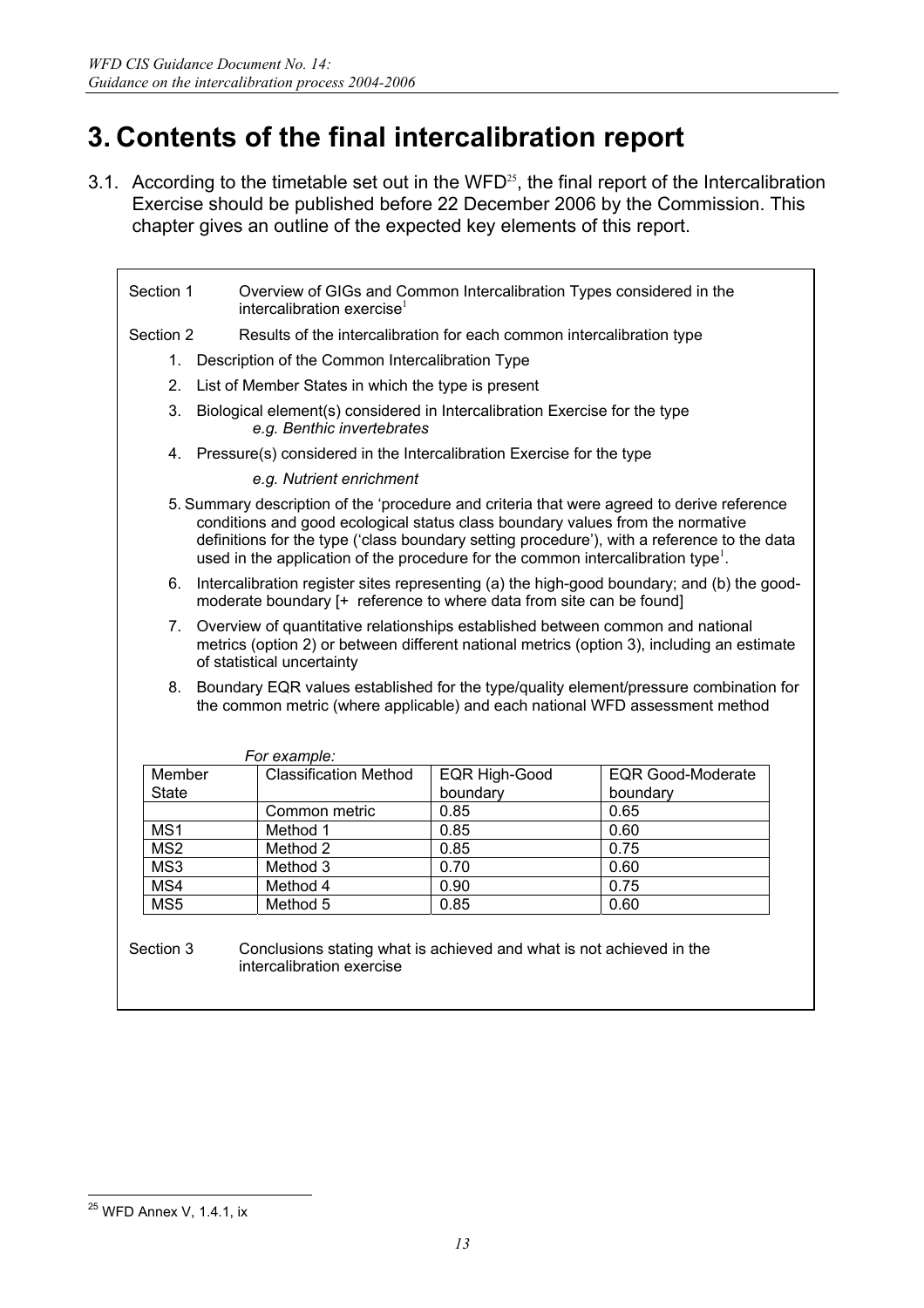## **4. Organisation of the work and timetables**

4.1 The intercalibration process will be carried out under the umbrella of WG A. The Lakes, Rivers, and Coastal/Transitional Waters expert groups are subdivided in GIGs that will carry out the practical work. An Intercalibration Steering Group consisting of the JRC and representatives of the water category expert groups will summarise the results of the different GIGs and water categories and present those to WG A. An overview of the organisational structure is given in Figure 4.1.



**Figure 4.1: Overview of the organisational structure for the intercalibration process.** 

- 4.2 WG A is responsible for evaluating the results of the intercalibration exercise and making recommendations to the SCG or WFD Committee, as and when appropriate.
- 4.3 The practical work will be carried out in the GIGs, following the timetables set out in this guidance document. One of the Member States in each GIG will act as an informal GIG co-ordinator<sup>26</sup>. An overview of the GIGs including the participating Member States and the informal co-ordinators is given in Annex 2.
- 4.4 The process needs to be transparent and the results need to be coherent and consistent between GIGs and between water categories.

 $^{26}$  Co-ordination of larger GIGs (e.g. Central rivers and Central lakes) may be too large a task for a single Member State. In those cases, a GIG steering group of several Member State experts could be formed.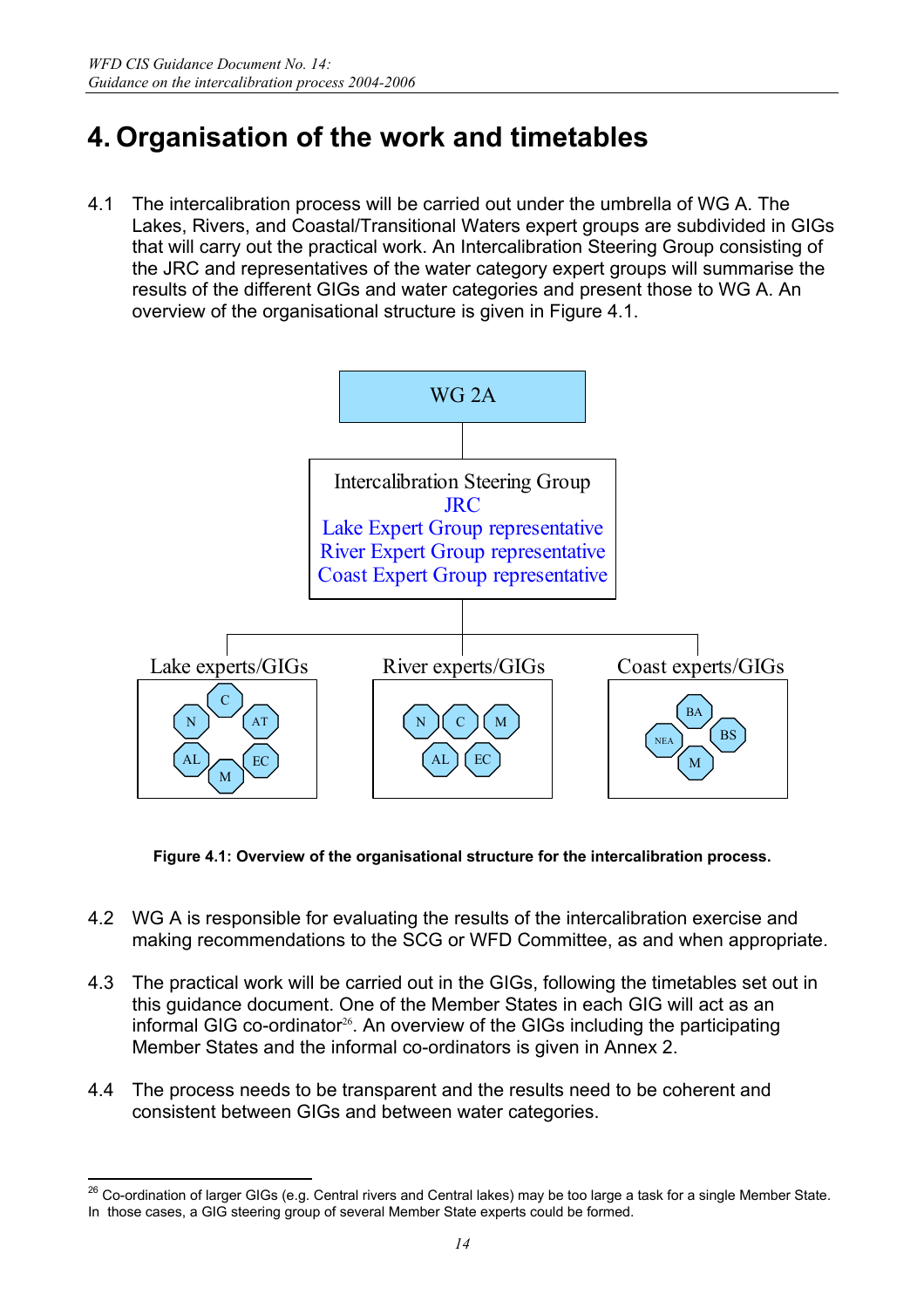- 4.5 An intercalibration steering group consisting the JRC and representatives of the water category expert groups will be established that will summarise the progress of the different GIGs and evaluate inconsistencies within and between GIGs, and report those to WG A. It is the task of WG A to resolve such inconsistencies.
- 4.6 The intercalibration process is facilitated by the JRC. JRC will establish a simple reporting structure where GIGs can report and update the results of the different steps of the boundary setting procedure for the different intercalibration types, and will compile the draft final report of the intercalibration exercise.
- 4.7 In principle, only the final results of the intercalibration procedure (as specified in Section 4 of this guidance document) are centrally reported to JRC using uniform templates. These results will be discussed in WG A, presented to the SCG and WFD Committee, and included in the final intercalibration report.
- 4.8 The Member States in the GIGs have the collective responsibility to bring together the data to set and/or illustrate the class boundaries, and the data enabling comparison of the classification results of different countries within the GIG. Additional sampling during the Intercalibration Exercise may be considered in the GIGs. The GIGs are free to specify the aggregation level and format for this data. To ensure transparency of the intercalibration process the original data source(s) should be specified, and the data should be made publicly available in such a form that the correct application of the boundary setting procedure can be verified.
- 4.9 JRC is responsible to regularly report the progress of the intercalibration process to the SCG, the Water Directors, and the WFD Committee.

|                          | 2004<br>2005<br>2006                                   |                      |             |                 |       |    |  |                |  |               |                          |                |  |                |                                            |  |                 |    |                |                |                |   |  |   |       |  |  |          |
|--------------------------|--------------------------------------------------------|----------------------|-------------|-----------------|-------|----|--|----------------|--|---------------|--------------------------|----------------|--|----------------|--------------------------------------------|--|-----------------|----|----------------|----------------|----------------|---|--|---|-------|--|--|----------|
|                          |                                                        | 8 <sup>°</sup>       | $9^{\circ}$ | 10 <sup>1</sup> | $-11$ | 12 |  |                |  | $\frac{4}{7}$ | 5 <sup>5</sup>           | 6 <sub>1</sub> |  | 8 <sup>1</sup> | $9^{\circ}$                                |  | <u>10 11 12</u> |    | 3 <sup>1</sup> | $\overline{4}$ | 5              | 6 |  | 8 | $9 -$ |  |  | 10 11 12 |
| <b>GIG milestones M1</b> |                                                        |                      | M2          |                 |       |    |  | M <sub>3</sub> |  |               |                          |                |  |                |                                            |  |                 | M5 |                |                | M <sub>6</sub> |   |  |   |       |  |  |          |
| <b>Steering Group</b>    | Summarise GIG progress reports and prepare WG meetings |                      |             |                 |       |    |  |                |  |               |                          |                |  |                |                                            |  |                 |    |                |                |                |   |  |   |       |  |  |          |
| <b>WG2A</b>              | L.<br>↳                                                |                      |             |                 |       |    |  |                |  |               |                          |                |  |                |                                            |  |                 |    |                |                |                |   |  |   |       |  |  |          |
| <b>SCG</b>               |                                                        |                      |             |                 |       |    |  |                |  |               | Regular progress reports |                |  |                |                                            |  |                 |    |                |                |                |   |  |   |       |  |  |          |
| <b>IC Report</b>         |                                                        | D <sub>2</sub><br>D1 |             |                 |       |    |  |                |  |               |                          |                |  | F              | <b>Translation, Committee</b><br>agreement |  |                 |    |                |                |                |   |  |   |       |  |  |          |

**Figure 4.2: General timetable including GIG milestones (M1-M5), WGA, and draft (D1-D2) and final (F) reports of the intercalibration exercise** 

- 4.10 The general timetable of the Intercalibration Exercise (Figure 4.2) is constrained by the legal deadline to finalise the intercalibration report by December 2006. This requires that WG A agrees on the report in June 2006. A first and second draft of the intercalibration report will be prepared in October 2005 and February 2006, respectively. WG A will meet twice every year and regularly provide progress reports and recommendations to the SCG and the WFD Committee.
- 4.11 Table 4.1 presents the different steps of the timetable for the Intercalibration Exercise in more detail, with the tasks of the GIGs, the complete. If needed, GIGs can propose modifications to this timetable depending on their specific needs (e.g. the options chosen, data availability, possibility to collect additional data, etc.), provided that this does not affect the overall process. Such modifications require agreement of WGA.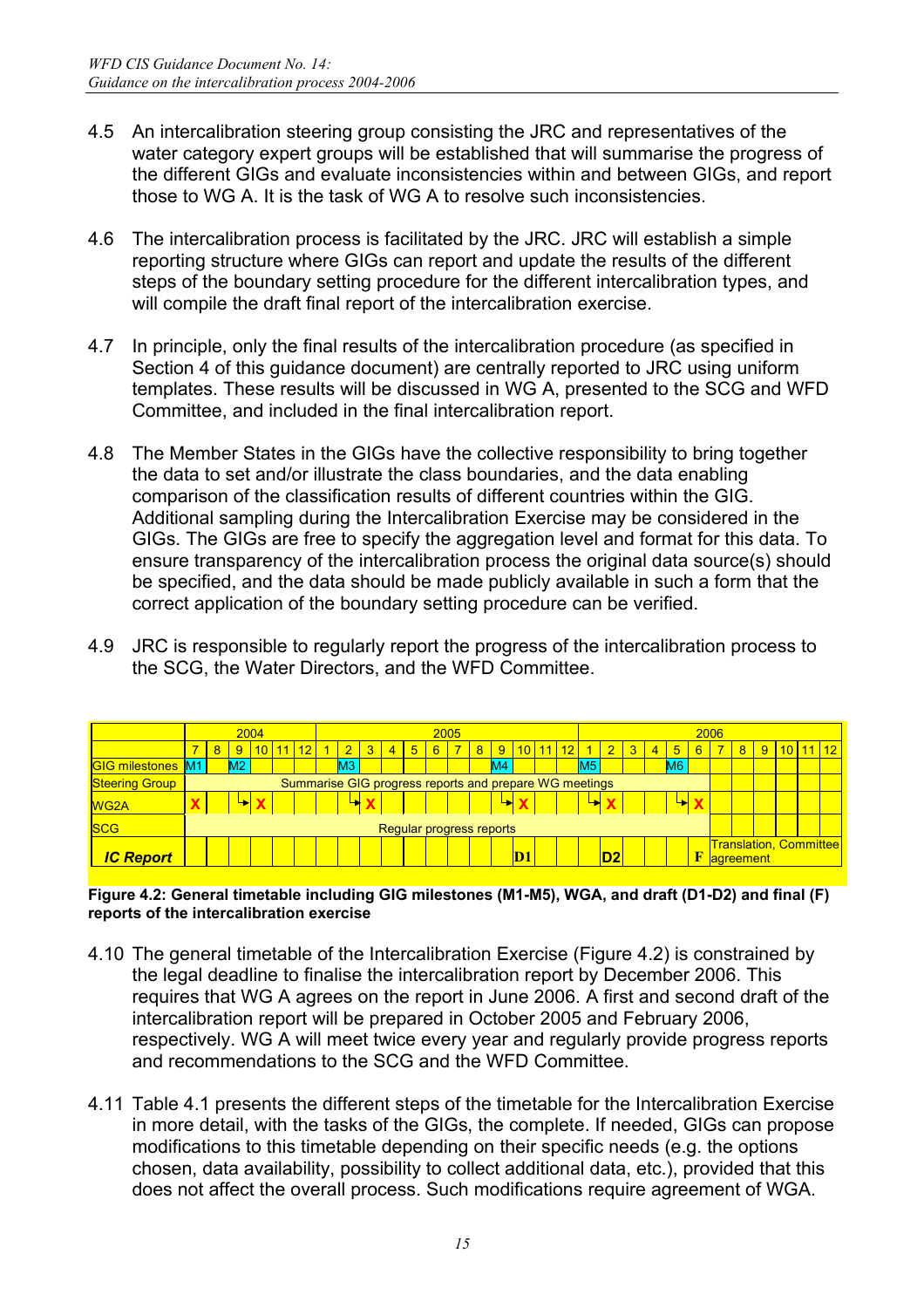4.12 The principle milestones of the work of the GIGs are further specified in Table 4.2. The milestones are linked to the meetings of WGA. GIGs are expected to report two weeks before each WG A meeting. The Intercalibration Steering Group will then summarise the reports and present the results to WG A.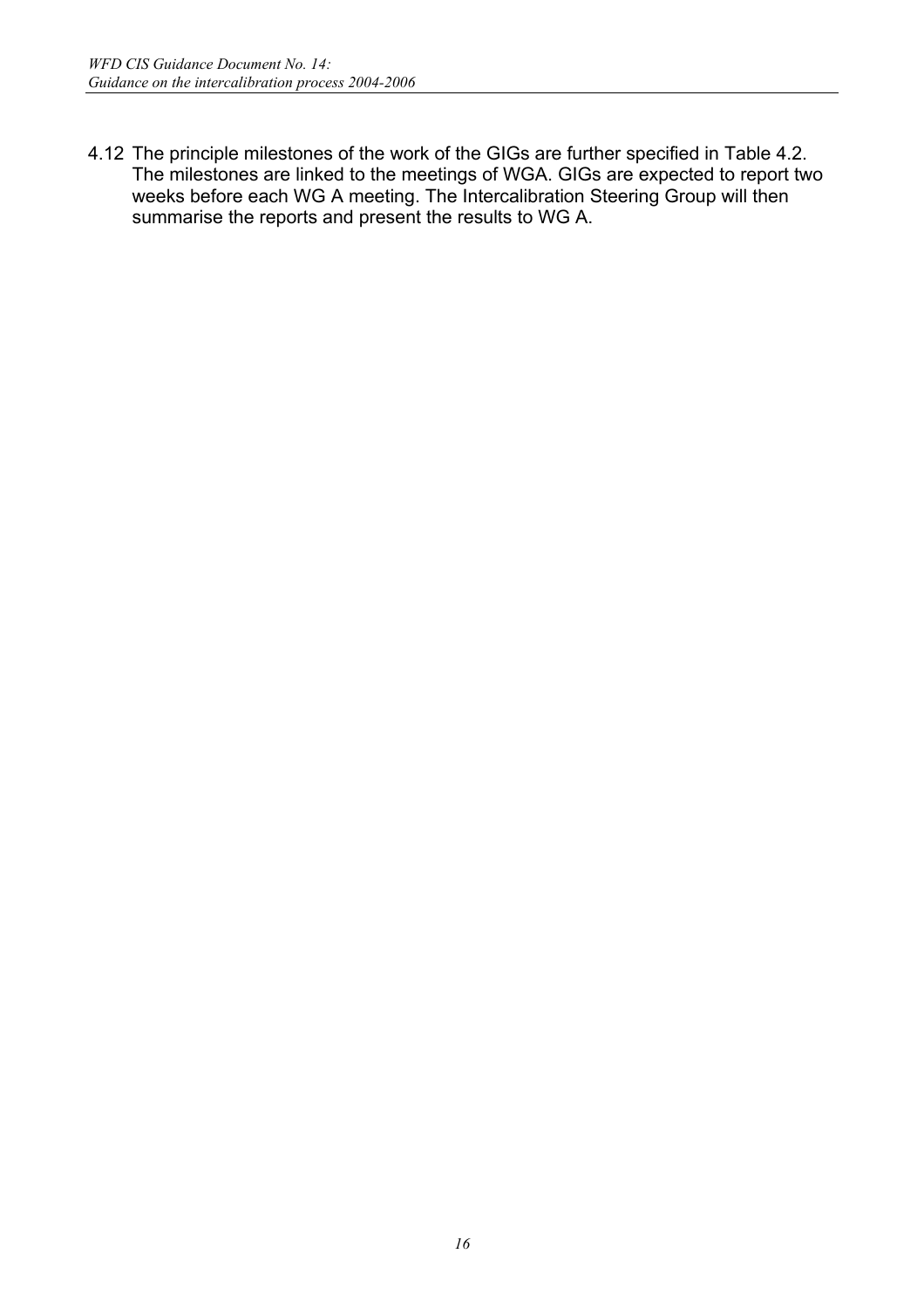|                  | <b>GIGs</b>                                                                                                                                                                                                                                                                                                                                                                                                                                                                          | JRC / Steering Group                                                                                                                                                                                                                                                                                                                 | $\overline{WG}A$                                                                                                                                                           |
|------------------|--------------------------------------------------------------------------------------------------------------------------------------------------------------------------------------------------------------------------------------------------------------------------------------------------------------------------------------------------------------------------------------------------------------------------------------------------------------------------------------|--------------------------------------------------------------------------------------------------------------------------------------------------------------------------------------------------------------------------------------------------------------------------------------------------------------------------------------|----------------------------------------------------------------------------------------------------------------------------------------------------------------------------|
| June-July        | Agree on first suggestions on                                                                                                                                                                                                                                                                                                                                                                                                                                                        |                                                                                                                                                                                                                                                                                                                                      |                                                                                                                                                                            |
| 04               | intercalibration options and carry out                                                                                                                                                                                                                                                                                                                                                                                                                                               |                                                                                                                                                                                                                                                                                                                                      |                                                                                                                                                                            |
|                  | pilot work where possible                                                                                                                                                                                                                                                                                                                                                                                                                                                            |                                                                                                                                                                                                                                                                                                                                      |                                                                                                                                                                            |
| July 04          | M1 Report of progress to WG A:<br>Composition and co-ordination<br>First suggestions re. options<br>÷<br>First results if pilot work<br>÷                                                                                                                                                                                                                                                                                                                                            | Establishment of steering group                                                                                                                                                                                                                                                                                                      | Meeting 7-8 July 04:<br>Discussion on guidance<br>Discussion on GIG organisation<br>÷,<br>Discussion on GIG options and<br>÷,<br>pilot work                                |
| July-Sept        | Meet and agree on:<br>Options & common metrics<br>$\overline{\phantom{a}}$<br>Boundary setting procedure<br>$\overline{\phantom{a}}$<br>Comment on draft guidance<br>$\overline{\phantom{a}}$<br>New data collection needs and<br>$\overline{a}$<br>possibilities<br>Timetable of the work<br>$\overline{a}$                                                                                                                                                                         | Prepare template for GIG work plan                                                                                                                                                                                                                                                                                                   | Comments on guidance (deadline<br>$\overline{\phantom{a}}$<br>7 September)<br>Drafting group on intercalibration<br>$\overline{\phantom{a}}$<br>process finalises guidance |
| Sept - Oct<br>04 | M2 Preparation GIG work plan:<br>Proposed option(s)<br>Proposed common metrics (if<br>÷<br>applicable), identify needs for new<br>data collection<br>First proposal boundary setting<br>٠<br>procedure<br>Outline of timetable                                                                                                                                                                                                                                                       | Summarises GIG work plans and<br>presents this to WG A                                                                                                                                                                                                                                                                               | Meeting 7-8 October 04:<br>Agreement on guidance<br>Ξ<br>Agreement on options for the<br>÷<br>GIGs and common metrics (where<br>applicable)<br>Agreement on GIG timetables |
| Oct 04-Jan<br>05 | Development of boundary setting<br>$\overline{\phantom{a}}$<br>procedure <sup>27</sup><br>Agreement on data needs for<br>$\overline{\phantom{a}}$<br>intercalibration types (depending<br>on option chosen <sup>28</sup> )<br>Agree on principles of reference<br>$\overline{\phantom{a}}$<br>condition setting, e.g. by collating<br>and comparing methods and<br>values for national type-specific<br>reference conditions for selected<br>quality elements                        | Establishment of a simple<br>$\blacksquare$<br>internet-based reporting<br>structure where GIGs can report<br>and update different steps of<br>BSP for the different<br>intercalibration types<br>Develop specific proposals for<br>$\overline{\phantom{a}}$<br>comparability checking<br>depending on options and<br>metrics chosen |                                                                                                                                                                            |
| Feb-Mar<br>05    | M3 Report GIG progress (using<br>internet reporting structure)<br>First report of boundary setting<br>L,<br>procedure (including principles to<br>set reference conditions) <sup>29</sup><br>Overview of data requirements<br>÷                                                                                                                                                                                                                                                      | Summarise GIG progress reports and<br>prepare WG A meeting                                                                                                                                                                                                                                                                           | Meeting March 05:<br>Agreement on boundary setting<br>÷,<br>procedures and data requirements                                                                               |
| Feb-Aug<br>05    | Collate data sets to apply<br>$\overline{\phantom{a}}$<br>boundary setting procedure at<br>GIG level (option $1/2$ ) or at<br>Member State level (option 3) for<br>all types<br>Apply boundary setting procedure<br>$\overline{\phantom{a}}$<br>for all types (including setting<br>values for reference conditions<br>and good ecological status<br>boundary values for common<br>metrics (Option $1/2$ ) or national<br>metrics (Option 3)<br>Identify intercalibration sites<br>- |                                                                                                                                                                                                                                                                                                                                      |                                                                                                                                                                            |

#### **Table 4.1: Proposed overall timetable for the Intercalibration exercise**

<sup>27</sup> At this stage, GIGs may decide to focus on specific common intercalibration types/pressures/quality elements<br><sup>28</sup> Option 1/2 – data quantifying the relations between common and national metrics. Option 3 – data direct

assessment methods between Member States using intercalibration sites<br><sup>29</sup> For this first report GIGs may choose to focus on specific common intercalibration types, pressures and/or quality elements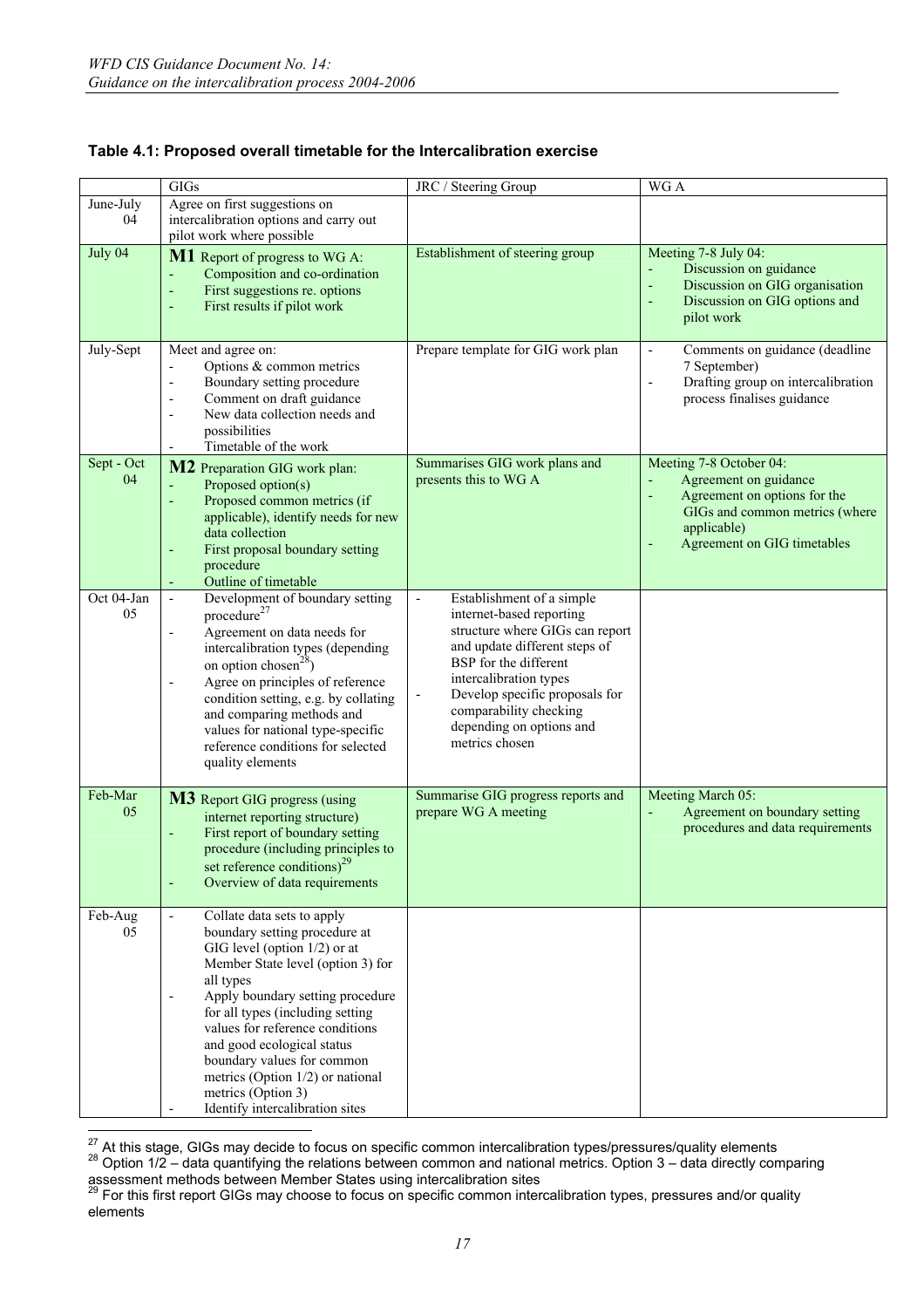|                      | representing agreed class<br>boundaries (all options) and start<br>compiling data for assessing<br>comparability between Member<br>States using those sites (Option 3)<br>Collate data sets relating common<br>$\overline{\phantom{m}}$<br>metrics with Member State's<br>national metrics and propose EQR<br>values for national metrics using<br>these data (Option 2)                                                                                                                          |                                                                                                                                          |                                                                                                                                             |
|----------------------|---------------------------------------------------------------------------------------------------------------------------------------------------------------------------------------------------------------------------------------------------------------------------------------------------------------------------------------------------------------------------------------------------------------------------------------------------------------------------------------------------|------------------------------------------------------------------------------------------------------------------------------------------|---------------------------------------------------------------------------------------------------------------------------------------------|
| Sep-Oct 05           | M4 Report GIG progress<br>Report on ongoing application of<br>boundary setting procedure<br>Identification of intercalibration<br>٠<br>sites representing agreed class<br>boundaries                                                                                                                                                                                                                                                                                                              | Summarise GIG progress reports and<br>prepare WG A meeting                                                                               | Meeting October 05:<br>Identify inconsistencies between<br>MS classification results                                                        |
| Oct $05 -$<br>Jan 06 | Finalise data compilation for<br>$\overline{\phantom{0}}$<br>intercalibration sites, assess<br>comparability between Member<br>State's assessment methods and<br>identify consistencies (Option 3)<br>Finalise collating data sets relating<br>$\overline{\phantom{a}}$<br>common metrics with Member<br>State's national metrics and set<br>EQR values for national metrics<br>(Option 2)<br>Continue developing and<br>$\overline{a}$<br>reviewing the boundary setting<br>procedure (Option 1) |                                                                                                                                          |                                                                                                                                             |
| Jan-Feb 06           | <b>M5</b> Report GIG progress<br>Report on ongoing application of<br>boundary setting procedure<br>Identification of inconsistencies<br>٠<br>within the GIG                                                                                                                                                                                                                                                                                                                                       | Summarise GIG progress reports and<br>prepare WG A meeting; proposals to<br>resolve inconsistencies between MS<br>classification results | Meeting February 06:<br>Resolve inconsistencies between<br>Member State classification<br>results where possible                            |
| Feb-May<br>06        | GIGs implement proposals to resolve<br>inconsistencies between Member States<br>classification results, and propose<br>revisions of the intercalibration register<br>according to those revisions                                                                                                                                                                                                                                                                                                 |                                                                                                                                          |                                                                                                                                             |
| May-June<br>06       | M6 GIGs produce type-specific reports<br>including EQR boundary values and<br>identification of sites representing good<br>status boundaries                                                                                                                                                                                                                                                                                                                                                      | Final draft from steering group<br>integrating reports from GIGs                                                                         | Meeting June 06:<br>Intercalibration report including<br>EQR boundary values agreed by<br>WG A to be submitted to SCG<br>and WFD Committee. |
| June-Dec             |                                                                                                                                                                                                                                                                                                                                                                                                                                                                                                   | Agreement by SCG, WFD Committee                                                                                                          |                                                                                                                                             |
| 06                   |                                                                                                                                                                                                                                                                                                                                                                                                                                                                                                   | Translation                                                                                                                              |                                                                                                                                             |
|                      |                                                                                                                                                                                                                                                                                                                                                                                                                                                                                                   | Formal agreement by WFD Committee                                                                                                        |                                                                                                                                             |
| Dec 06               |                                                                                                                                                                                                                                                                                                                                                                                                                                                                                                   | Final Intercalibration Report published                                                                                                  |                                                                                                                                             |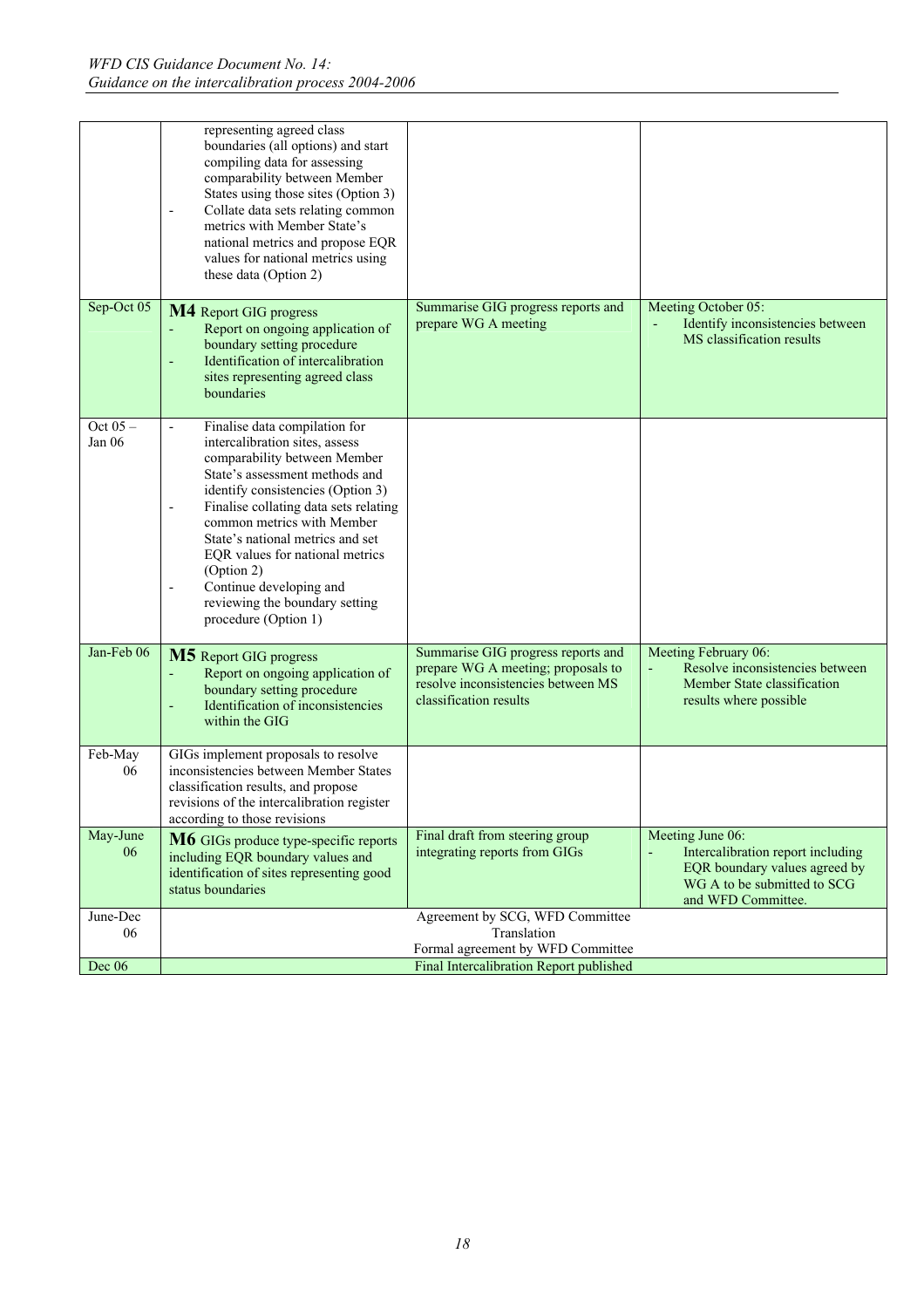|                |                                                                                                                                                                                                                                                                     | Reporting date                    | WG A<br>meeting date |
|----------------|---------------------------------------------------------------------------------------------------------------------------------------------------------------------------------------------------------------------------------------------------------------------|-----------------------------------|----------------------|
| M <sub>1</sub> | Report of progress to WG A:<br>Composition and co-ordination<br>First suggestions re. Options<br>$\overline{\phantom{a}}$<br>First results if pilot work<br>$\blacksquare$                                                                                          | 7-8 July 2004                     | $7-8$ July 2004      |
| M <sub>2</sub> | Preparation GIG work plan:<br>Proposed option(s)<br>$\overline{\phantom{a}}$<br>Proposed common metrics (if applicable), identify needs for new data<br>collection<br>First proposal boundary setting procedure<br>$\overline{\phantom{a}}$<br>Outline of timetable | 17 Sept 2004                      | 7-8 Oct 2004         |
| M <sub>3</sub> | Report GIG progress<br>First report of boundary setting procedure (using internet reporting<br>$\overline{\phantom{a}}$<br>structure) (including principles to set reference conditions) $30$<br>Overview of data requirements<br>$\overline{\phantom{a}}$          | 2 weeks before<br>WG A<br>meeting | March 2005           |
| M <sub>4</sub> | Progress report:<br>Report on ongoing application of boundary setting procedure (using<br>internet reporting structure)<br>Identification of intercalibration sites representing agreed class boundaries                                                            | 2 weeks before<br>WG A<br>meeting | October 2005         |
| M <sub>5</sub> | Report GIG progress<br>Report on ongoing application of boundary setting procedure (using<br>$\overline{\phantom{a}}$<br>internet reporting structure)<br>Identification of inconsistencies within the GIG                                                          | 2 weeks before<br>WG A<br>meeting | February 2006        |
| M6             | Type-specific reports including EQR boundary values and identification of sites<br>representing good status boundaries                                                                                                                                              | 2 weeks before<br>WG A<br>meeting | June 2006            |

#### **Table 4.2 - Summary of milestones for the work in the GIGs d the intercalibration process**

 $30$  For this first report GIGs may choose to focus on specific common intercalibration types, pressures and/or quality elements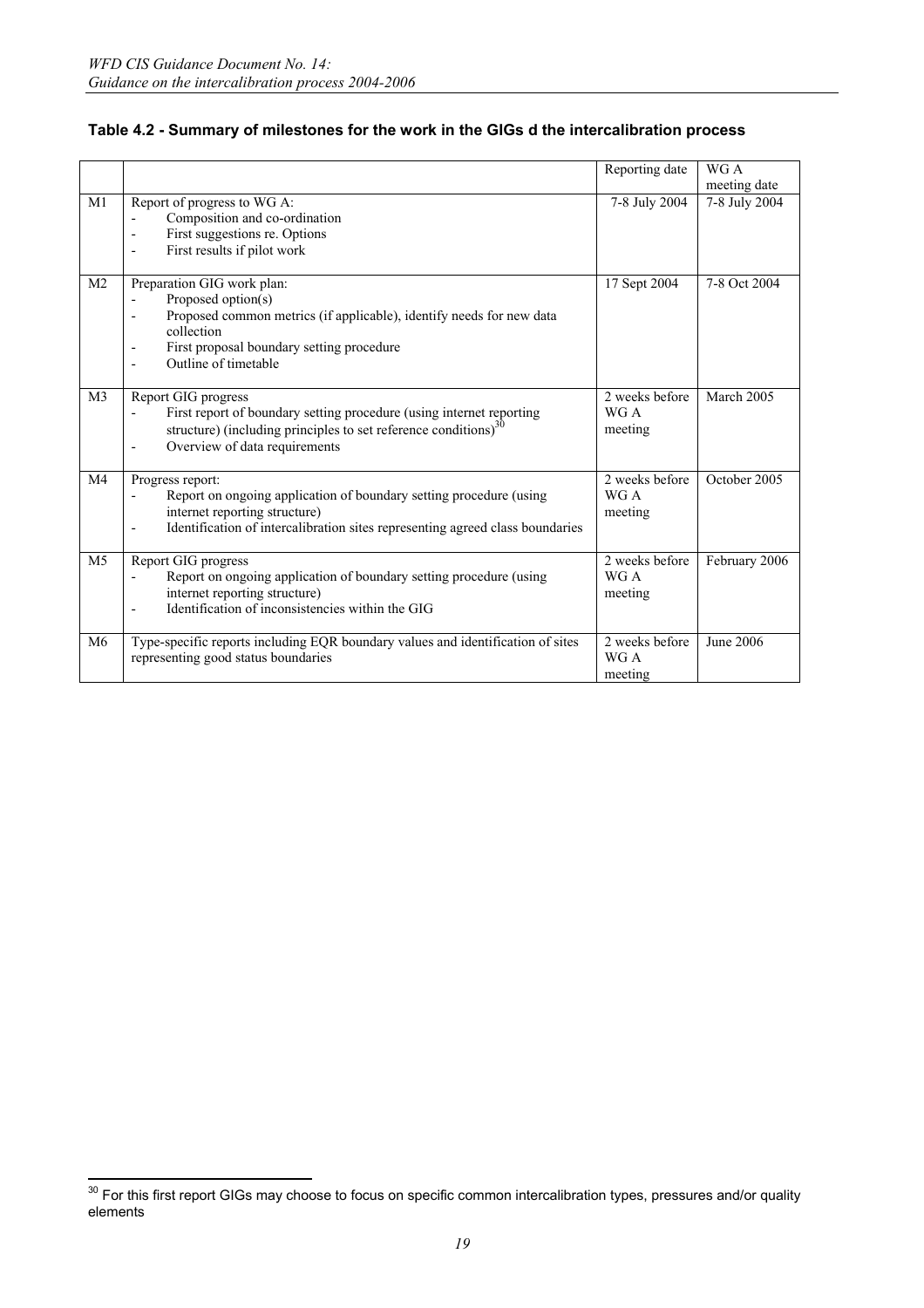### **Annex I. Framework for deriving class boundary values consistent with the WFD normative definitions**

[To be implemented iteratively with the expert groups at water category or GIG level]

The table below sets out a procedure designed to ensure that, if applied correctly, the good status boundary EQR values established for an assessment method will be consistent with the WFD Annex V normative definitions. The procedure relies on the establishment of data illustrating the degradation of biological quality element for a common intercalibration type.

GIGs are expected to apply this boundary setting procedure for each of the common intercalibration types, and to report how they have applied the different steps to WG A on a regular basis. The steps do not necessarily need to be completed in the order indicated. It should be rather thought of as an iterative process. However, GIGs should complete all steps before the end of the intercalibration exercise (2006),

| Outline components of a boundary setting procedure |                                                                                                                                                      |                                                                                                                                                                                                                                                                                                                                                                          |
|----------------------------------------------------|------------------------------------------------------------------------------------------------------------------------------------------------------|--------------------------------------------------------------------------------------------------------------------------------------------------------------------------------------------------------------------------------------------------------------------------------------------------------------------------------------------------------------------------|
| 1.                                                 | Describe type-specific reference<br>conditions for biological quality<br>elements                                                                    | Reference conditions are the starting point of WFD<br>classification. Agreement on reference conditions for the<br>common intercalibration type is a requirement for<br>intercalibration of the classification outcome. GIGs should<br>describe a procedure and criteria for deriving reference<br>conditions, and apply this to their common intercalibration<br>types. |
|                                                    |                                                                                                                                                      | A comparison of Member States views on what very minor<br>disturbance means in practice is likely to highlight any<br>potentially significant differences between Member States view<br>of the class boundaries                                                                                                                                                          |
| 2.                                                 | Agree rules for deriving high-good<br>boundary for biological quality<br>element consistent with the normative<br>definitions                        | An explicit description of what constitutes a 'slight deviation<br>from reference conditions' should be given.                                                                                                                                                                                                                                                           |
|                                                    |                                                                                                                                                      | Intercalibration requires agreement on the way the high-good<br>biological boundary value is derived <sup>31</sup> . This may include a<br>relation to the physico-chemical and hydromorphological<br>conditions.                                                                                                                                                        |
|                                                    |                                                                                                                                                      | A comparison of Member States' approaches should highlight<br>any potentially significant differences                                                                                                                                                                                                                                                                    |
| 3.                                                 | Establish a data set illustrating<br>reference conditions and the<br>degradation of the biological quality<br>element along a pressure gradient $32$ | The ecological status classes represent different degrees of<br>degradation from reference conditions in the condition of<br>biological quality elements. Data about on the degradation path<br>is needed to interpret and illustrate the normative definitions.                                                                                                         |
|                                                    |                                                                                                                                                      | The description of the degradation path should be relatable to<br>the criteria specified in the normative definitions. The<br>descriptions should be in terms of metrics derived from the                                                                                                                                                                                |
|                                                    |                                                                                                                                                      |                                                                                                                                                                                                                                                                                                                                                                          |

 $31$  If a spatial network of reference sites is used to quantify reference conditions and/or class boundaries using statistical criteria, the oriental used to select sites for this reference network should be specified (e.g. pressure criteria, 'best available, etc.)<br><sup>32</sup> Using common metrics (Option 1-2) or Member State's assessment methods (Option 3)<br><sup>33</sup> The p

comparability if it was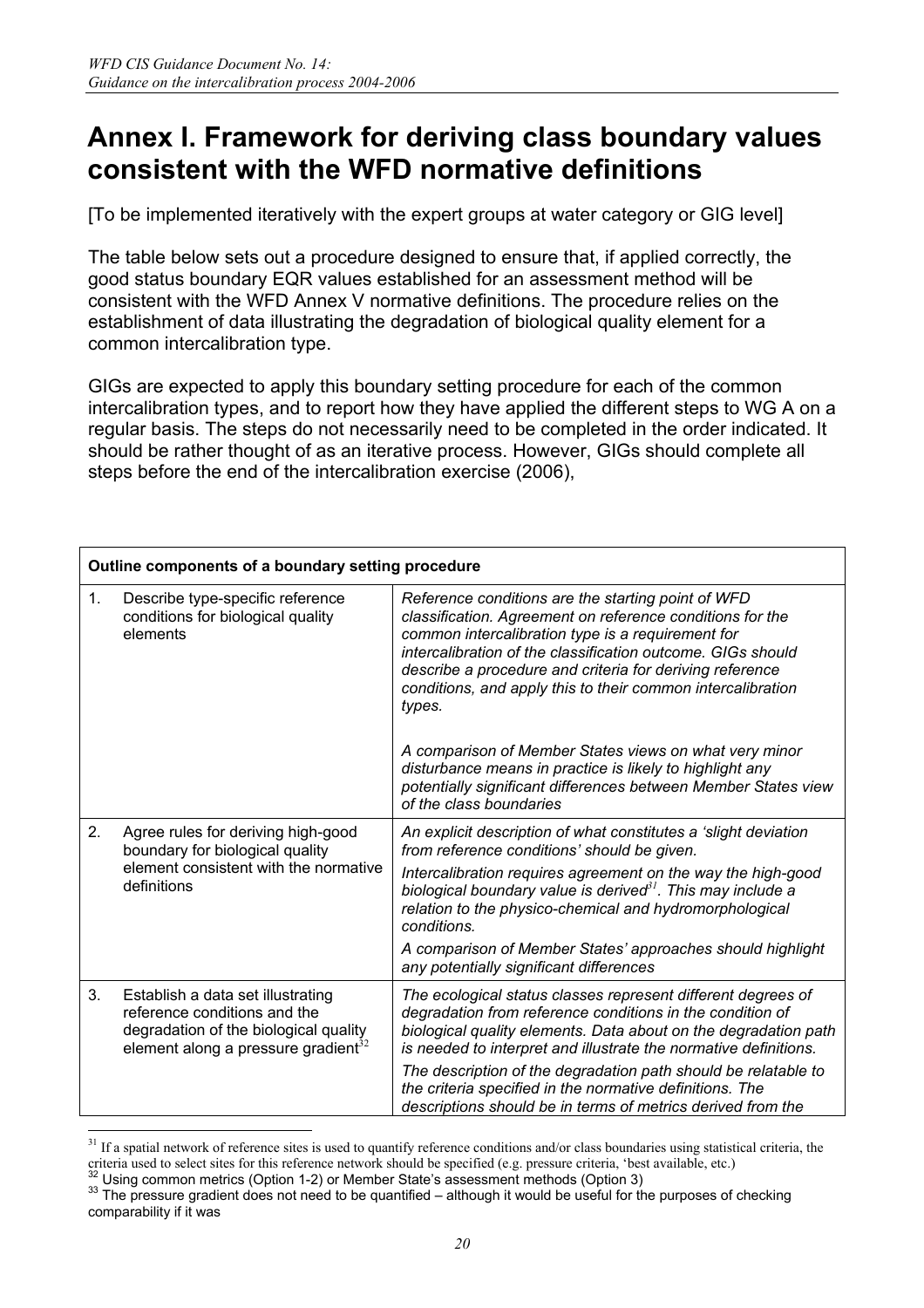|    |                                                                                                                                                                                                                                     | basic biological data. The pressure gradient itself should<br>preferably be quantified in relation to the biological changes,<br>since this is necessary to arrive at certain pressure reductions<br>required to reach good status for the biological element <sup>33</sup> |
|----|-------------------------------------------------------------------------------------------------------------------------------------------------------------------------------------------------------------------------------------|-----------------------------------------------------------------------------------------------------------------------------------------------------------------------------------------------------------------------------------------------------------------------------|
| 4. | Describe criteria for good status and<br>moderate status classes derived from<br>the normative definitions and related<br>to the way in which the quality<br>element degrades from reference<br>conditions with increasing pressure | Boundary setting has to be based on a common understanding<br>of what the normative definitions of high, good and moderate<br>class mean in the context of each intercalibration type/quality<br>element/pressure combination.                                              |
| 5. | Method/criteria used to derive good-<br>moderate status boundary values                                                                                                                                                             | The criteria developed in point 4 may be translated into a<br>framework of rules for setting boundaries - the final component<br>of the boundary setting procedure                                                                                                          |
| 6. | Apply the criteria to the data set(s)<br>established in step 3 and establish<br>EQR values for the high-good and the<br>good-moderate ecological status<br>boundaries                                                               | The outcome of the boundary setting procedure is reference<br>values and good status boundary EQR values established<br>consistent with the WFD normative definitions.                                                                                                      |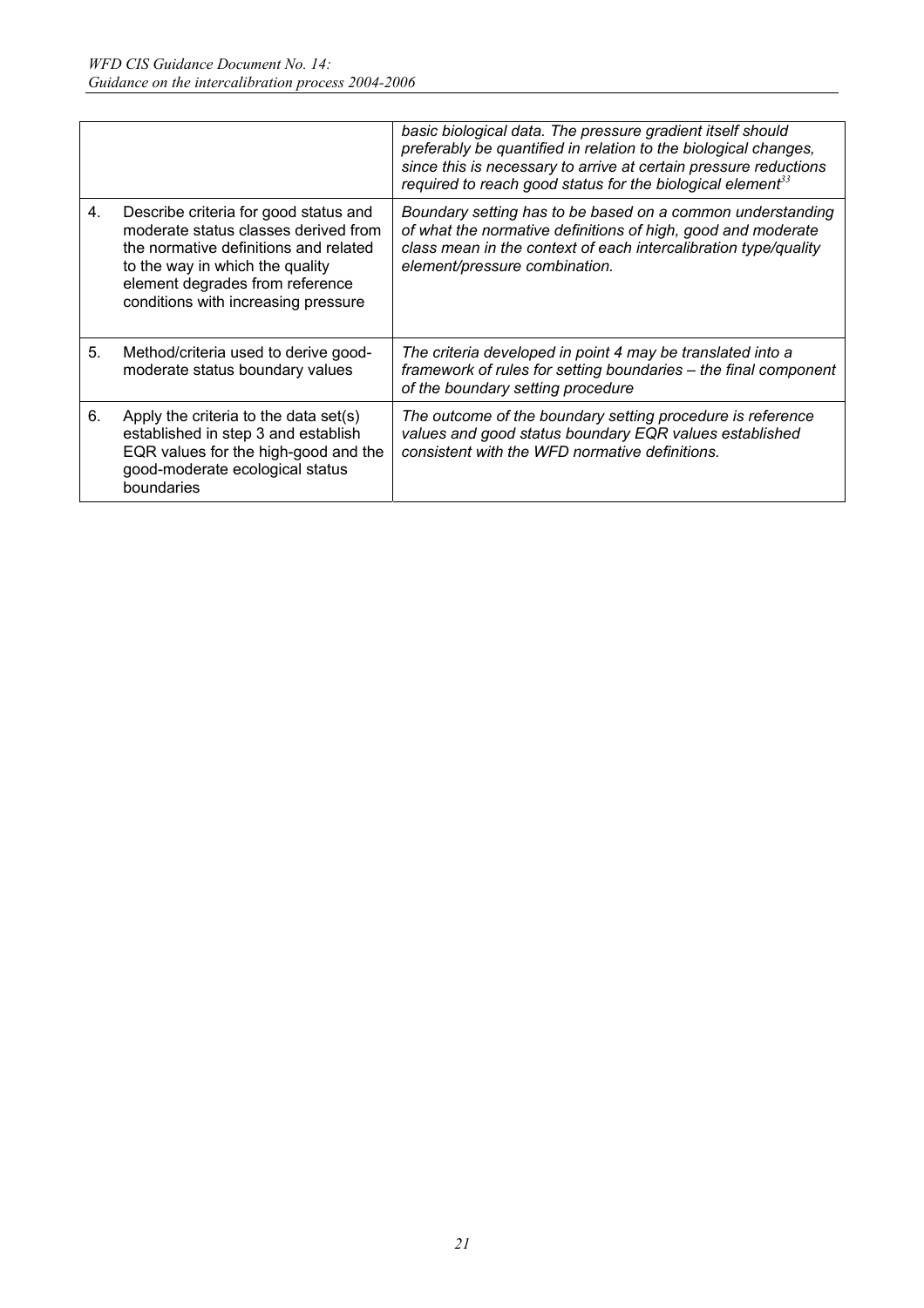## **Annex II: List of Geographical Intercalibration Groups (GIGs)**

Informal GIG co-ordinator(s) (Steering Group members for Central Lakes and River GIGs) indicated in **bold**

### **Geographical Intercalibration Groups**

#### **1) Rivers**

| Name of the                        | <b>Countries comprising rivers GIGs</b> |
|------------------------------------|-----------------------------------------|
| <b>GIG</b>                         |                                         |
| Northern                           | Finland                                 |
|                                    | Ireland                                 |
|                                    | Norway                                  |
|                                    | <b>Sweden</b>                           |
|                                    | United Kingdom                          |
| Central/Baltic                     | Austria                                 |
|                                    | Belgium                                 |
|                                    | Czech Republic                          |
|                                    | Denmark                                 |
|                                    | Estonia                                 |
|                                    | <b>France</b>                           |
|                                    | <b>Germany</b>                          |
|                                    | Ireland                                 |
|                                    | Italy                                   |
|                                    | Latvia                                  |
|                                    | Lithuania                               |
|                                    | Luxemburg                               |
|                                    | Netherlands                             |
|                                    | Poland                                  |
|                                    | Spain                                   |
|                                    | Sweden                                  |
|                                    | <b>United Kingdom</b>                   |
| Alpine                             | <b>Austria</b>                          |
|                                    | France                                  |
|                                    | Germany                                 |
|                                    | Italy                                   |
|                                    | Slovenia                                |
|                                    | Spain                                   |
| <b>Eastern Continental (ICPDR)</b> | Austria                                 |
|                                    | Bulgaria                                |
|                                    | Czech Republic                          |
|                                    | Greece                                  |
|                                    | Hungary                                 |
|                                    | Romania                                 |
|                                    | Slovakia                                |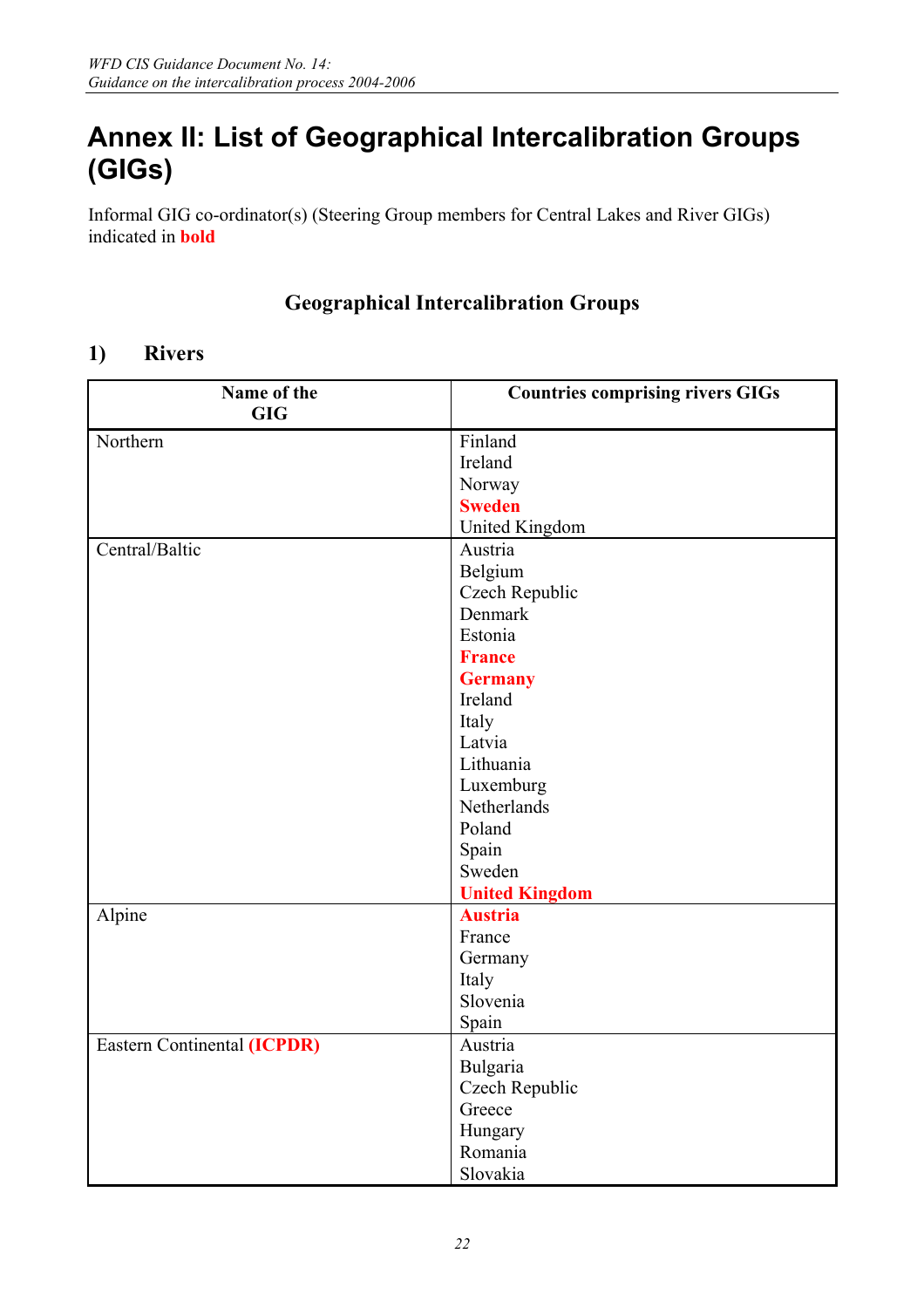| Mediterranean | Cyprus          |  |
|---------------|-----------------|--|
|               | France          |  |
|               | Greece          |  |
|               | Italy           |  |
|               | Malta           |  |
|               | <b>Portugal</b> |  |
|               | Spain           |  |

### **2) Lakes**

| Name of the    | <b>Member States comprising lakes GIGs</b> |
|----------------|--------------------------------------------|
| <b>GIG</b>     |                                            |
| Northern       | Finland                                    |
|                | Ireland                                    |
|                | Norway                                     |
|                | <b>Sweden</b>                              |
|                | United Kingdom                             |
| Central/Baltic | Belgium                                    |
|                | <b>Denmark</b>                             |
|                | Estonia                                    |
|                | France                                     |
|                | Germany                                    |
|                | Hungary                                    |
|                | Latvia                                     |
|                | Lithuania                                  |
|                | <b>Netherlands</b>                         |
|                | <b>Poland</b>                              |
|                | <b>United Kingdom</b>                      |
| Atlantic       | <b>Ireland</b>                             |
|                | Portugal                                   |
|                | Spain                                      |
|                | United Kingdom                             |
| Alpine         | <b>Austria</b>                             |
|                | France                                     |
|                | Germany                                    |
|                | Italy                                      |
|                | Slovenia                                   |
| Mediterranean  | Cyprus                                     |
|                | France                                     |
|                | Greece                                     |
|                | Italy                                      |
|                | Malta                                      |
|                | Portugal                                   |
|                | Romania                                    |
|                | <b>Spain</b>                               |

### **3) Transitional and coastal waters**

| Name of the<br>GIG | <b>Member States comprising coastal GIGs</b> |
|--------------------|----------------------------------------------|
|--------------------|----------------------------------------------|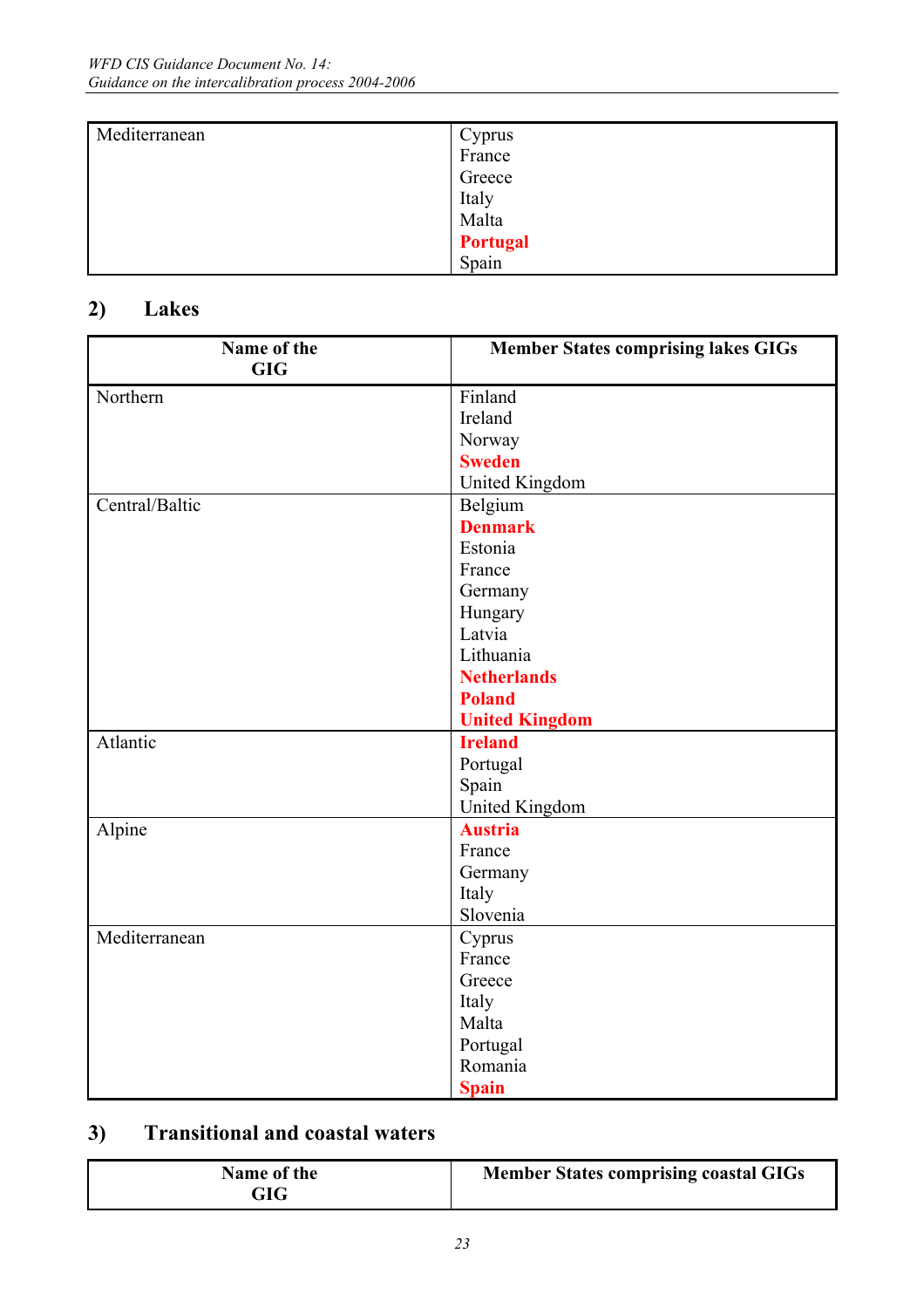| <b>Baltic</b>       | Denmark               |
|---------------------|-----------------------|
|                     | Estonia               |
|                     |                       |
|                     | Finland               |
|                     | Germany               |
|                     | Latvia                |
|                     | Lithuania             |
|                     | Poland                |
|                     | Sweden                |
| North-East Atlantic | Belgium               |
|                     | Denmark               |
|                     | France                |
|                     | Germany               |
|                     | Ireland               |
|                     | Netherlands           |
|                     | Norway                |
|                     | Portugal              |
|                     | Spain                 |
|                     | Sweden                |
|                     | <b>United Kingdom</b> |
| Mediterranean       | Cyprus                |
|                     | France                |
|                     | Greece                |
|                     | Italy                 |
|                     | Malta                 |
|                     | Slovenia              |
|                     | Spain                 |
| <b>Black Sea</b>    | Bulgaria              |
|                     | <b>Romania</b>        |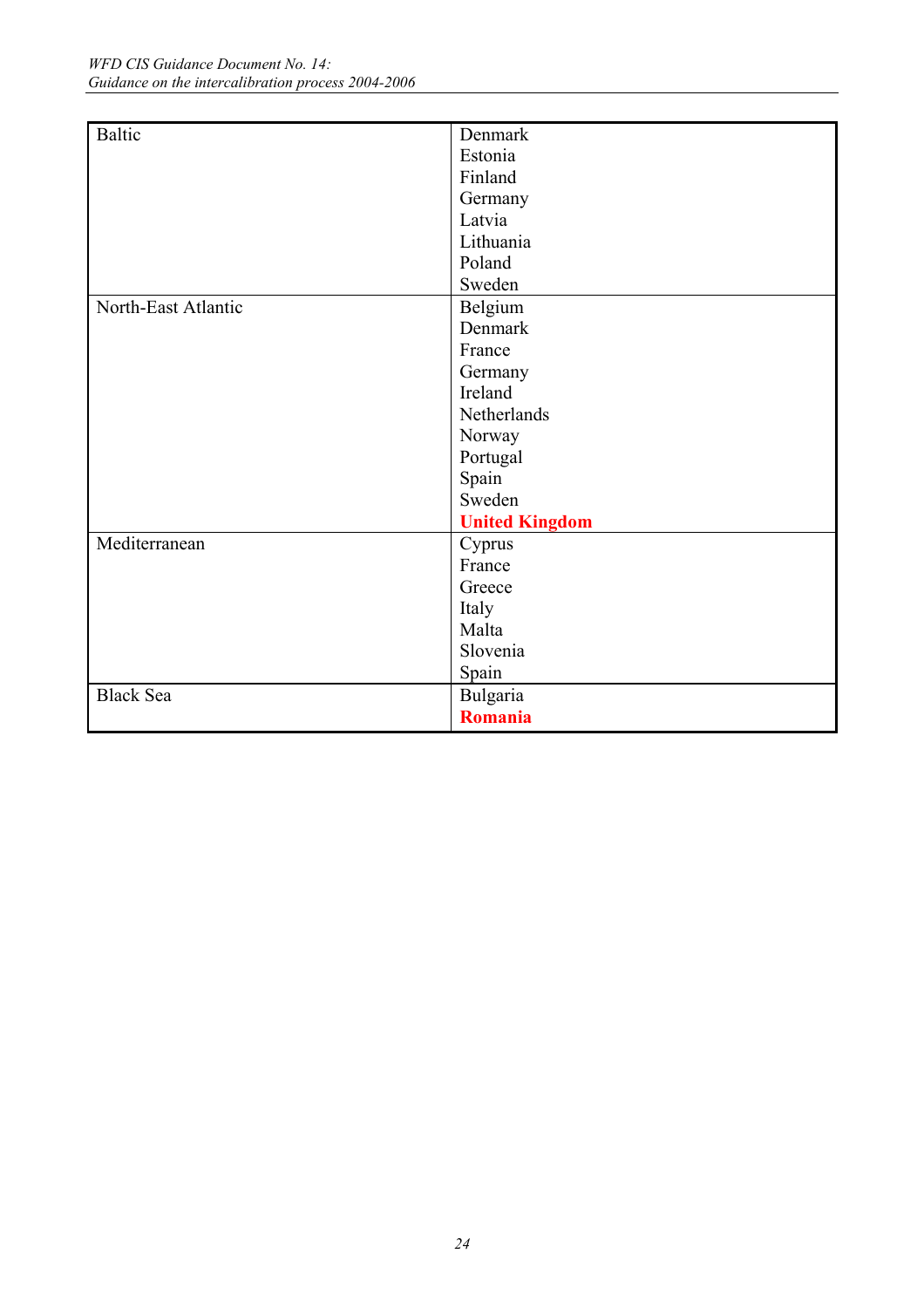## **Annex III: Example of a hybrid intercalibration option**

An example of a hybrid intercalibration approach is given in Figure III.1. In this approach boundaries are initially set by the Member State (as in Option 3), then compared to a common metric (as in Option 2), and harmonised where necessary). Common metrics enable a GIG-wide comparison of classification results. Several river GIGs identified this as the most promising option, and tested it in the autumn of 2004. For this approach to be successful it is essential that there is agreement within the GIG on criteria to derive reference conditions.



Figure III.1: Example of a hybrid intercalibration approach, combining elements of Options 2 and 3.

In this approach it is not necessary to compile a single data set at the GIG level, avoiding the problem of collating data from different countries applying different methods. Instead, Member States apply a common metric to their own data sets, and compare this to their national assessment results. This approach is especially suitable in cases where Member States have relatively welldeveloped assessment methods in place at the start of the intercalibration exercise (e.g. macroinvertebrate assessment methods for rivers), and where a robust common metric is available. This procedure is undergoing testing in the Alpine, Mediterranean, and Central/Baltic river GIGs, with very promising results.

Because initially the class boundary setting procedure is only applied by Member States using their own data and methods, it will be necessary to compare and harmonise the different steps of the class boundary setting procedure within the GIG. If the comparison of Member State's classification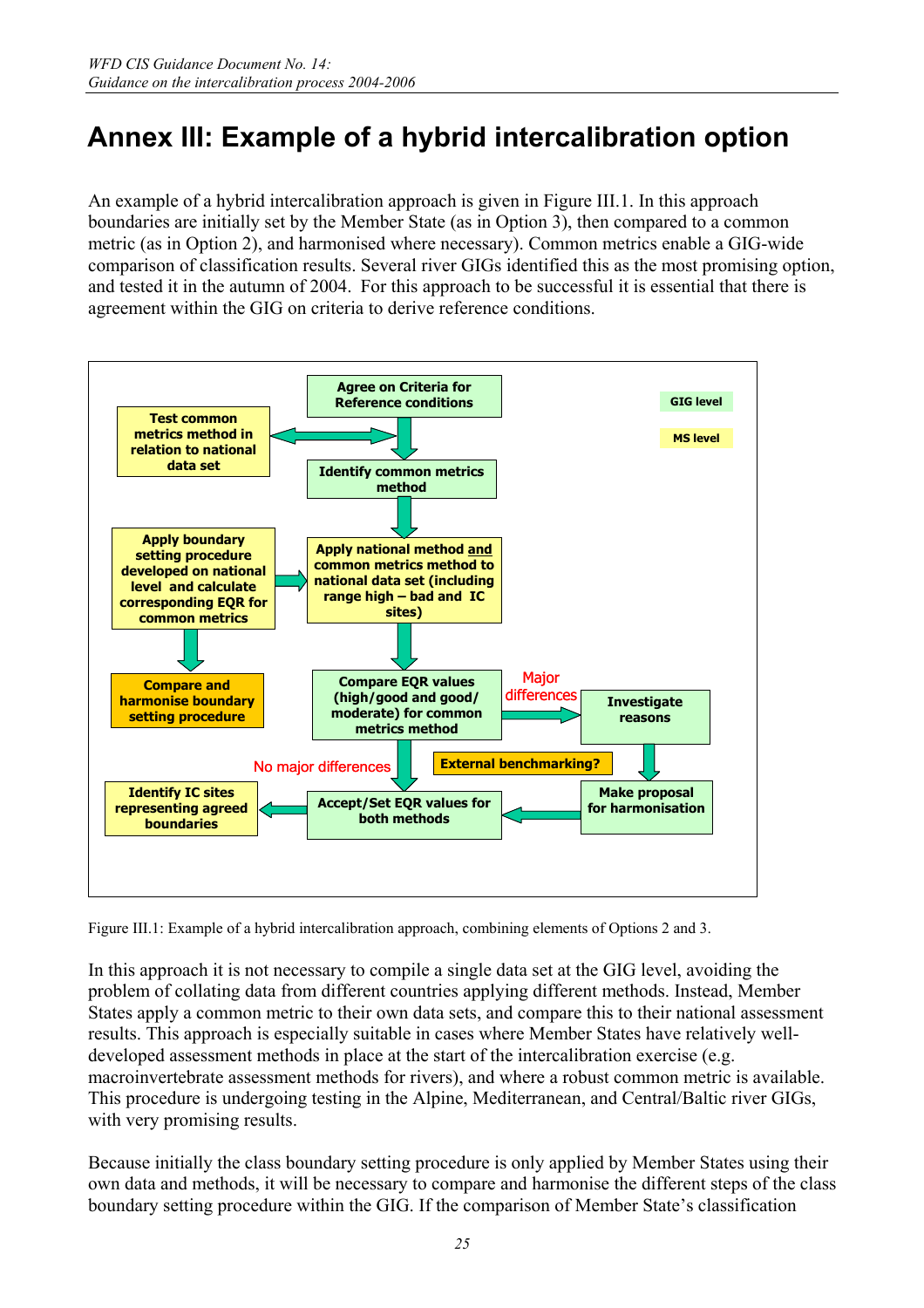results using the common metric show that there are no major differences between countries this should be a relatively trivial task; if there are major differences that cannot be resolved within the GIG it may be necessary to directly apply the class boundary setting procedure to a benchmarking data set (best available classification)